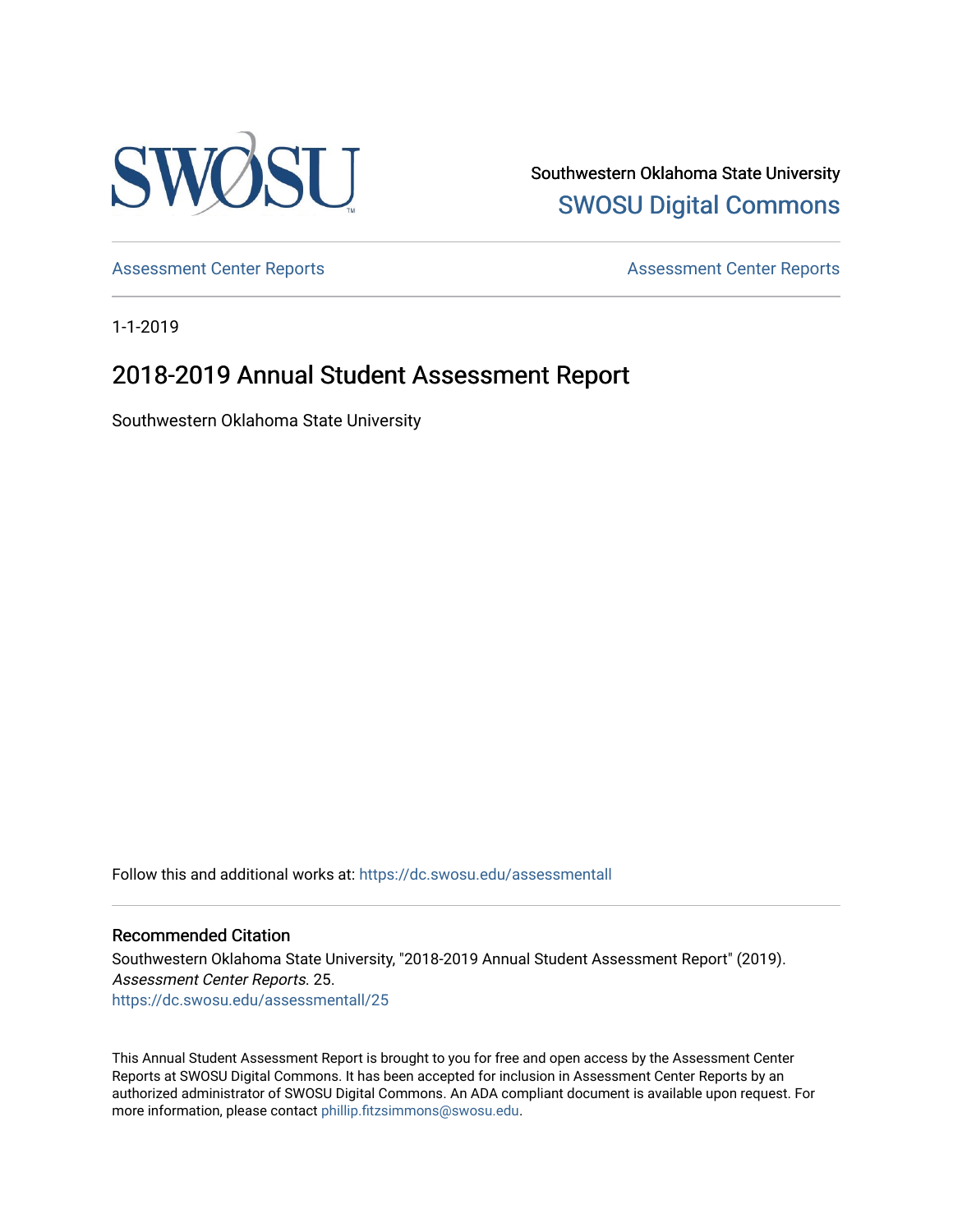**ANNUAL STUDENT ASSESSMENT REPORT 2018-2019** 

*Southwestern Oklahoma State University*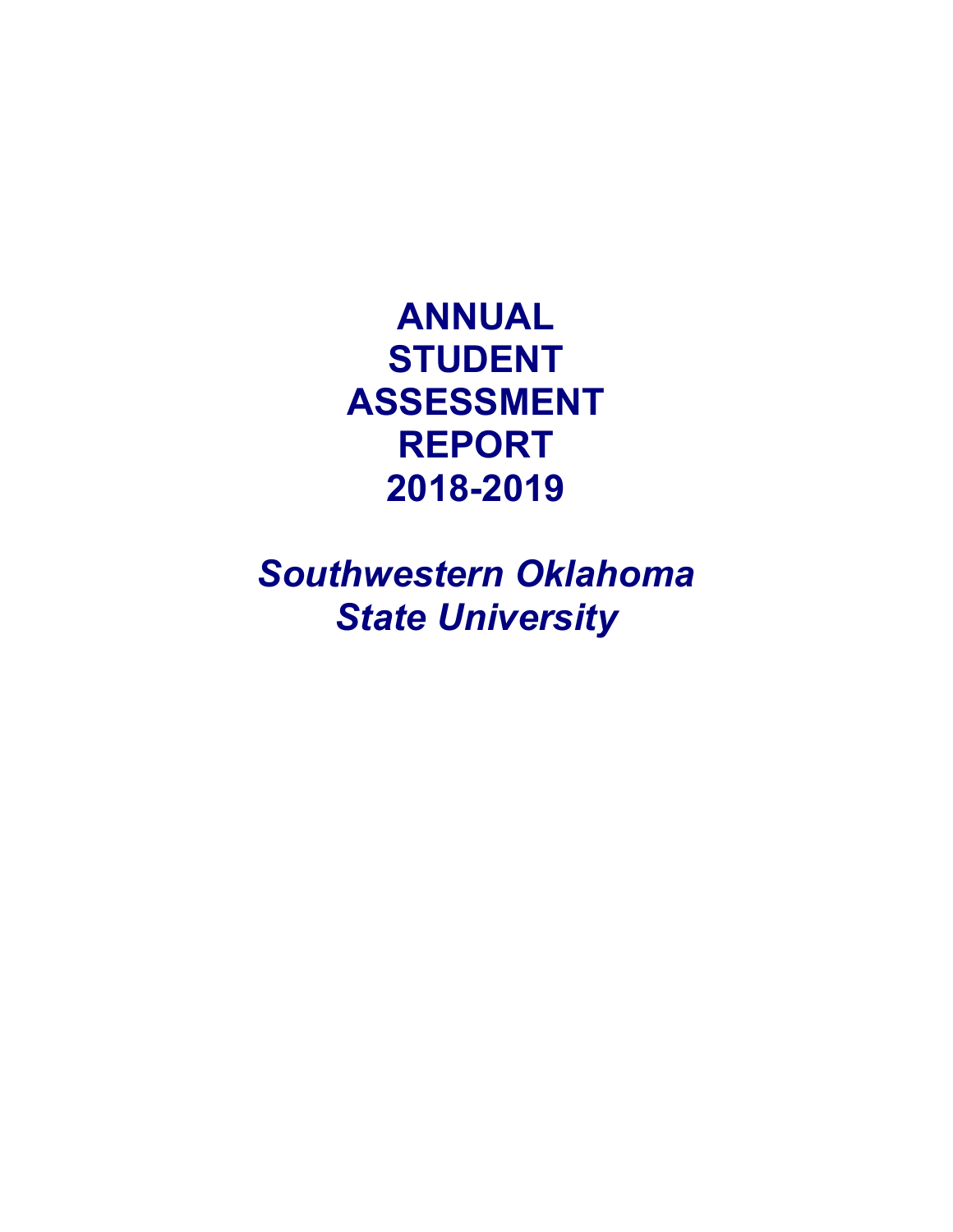# Annual Student Assessment Report of 2018-2019 **Activity**

for

Oklahoma State Regents For Higher Education

# *SOUTHWESTERN OKLAHOMA STATE UNIVERSITY*

# Weatherford and Sayre Campuses

Contact person: Jan Kliewer, Director of Assessment & Testing 580-774-3084 [jan.kliewer@swosu.edu](mailto:jan.kliewer@swosu.edu)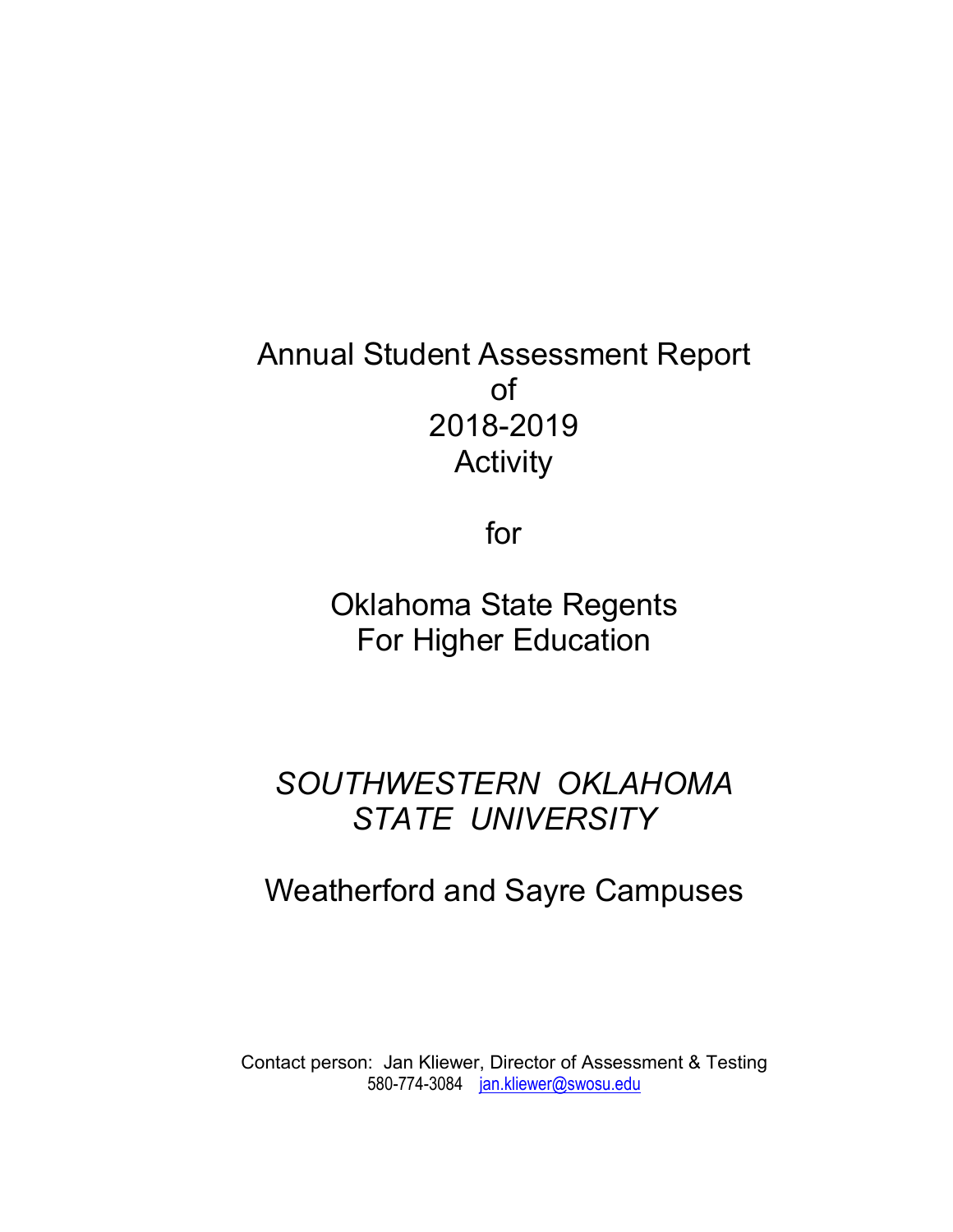## **Section I—Entry Level Assessment and Course Placement**

### *ACTIVITIES*

### *I-1. What information was used to determine college-level course placement?*

Entry level course placement was primarily based on ACT scores and secondary test scores utilizing Accuplacer Course Placement Tests (CPT) along with academic advisement.

### *I-2. What information was used to determine co-requisite course placement (e.g., cut scores, high school GPA, class ranking)?*

Students with ACT English and math sub-scores falling between 16 and 18, and CPT scores falling in a mid-range were allowed to enroll in both a general education course as well as a developmental course.

### *I-3. How were students determined to need remediation deficiencies (e.g., cut scores, multiplemeasure metrics, or advising process)?*

| <b>TEST BATTERY</b>                                                  | <b>TEST</b>                                     | <b>SCORE</b> | <b>COURSE PLACEMENT</b>                                                                        |  |  |  |
|----------------------------------------------------------------------|-------------------------------------------------|--------------|------------------------------------------------------------------------------------------------|--|--|--|
| English:                                                             |                                                 |              |                                                                                                |  |  |  |
| <b>ACT</b>                                                           | English                                         | $1 - 15$     |                                                                                                |  |  |  |
| <b>Accuplacer CPT</b>                                                | Sentence Skills                                 | 20-60        | 0123 Fundamentals of English                                                                   |  |  |  |
| <b>ACT</b>                                                           | English                                         | $16 - 18$    | 1113 English Composition I with                                                                |  |  |  |
| <b>Accuplacer CPT</b>                                                | Sentence Skills                                 | 61-69        | 0132 Comp. I Support                                                                           |  |  |  |
|                                                                      | Math, if College Algebra is required for major: |              |                                                                                                |  |  |  |
| <b>ACT</b>                                                           | Math                                            | $1 - 15$     | 0174 Prep for College Math followed by<br>0124 Basic Algebra followed by                       |  |  |  |
| <b>Accuplacer CPT</b>                                                | <b>Elementary Algebra</b>                       | $20 - 74$    | 1513 College Algebra with<br>0162 College Algebra Support                                      |  |  |  |
| <b>ACT</b>                                                           | Math                                            | $16 - 18$    | 1513 College Algebra with                                                                      |  |  |  |
| <b>Accuplacer CPT</b>                                                | <b>Elementary Algebra</b>                       | 75-91        | 0162 College Algebra Support                                                                   |  |  |  |
| Math, if Math Applications and Math Concepts are approved for major: |                                                 |              |                                                                                                |  |  |  |
| <b>ACT</b>                                                           | Math                                            | $1 - 15$     | 0174 Prep for College Math followed by                                                         |  |  |  |
| <b>Accuplacer CPT</b>                                                | Arithmetic                                      | 20-80        | 1143 Math Concepts with                                                                        |  |  |  |
| Accuplacer CPT                                                       | Elementary Algebra                              | 20-65        | 0182 Math Concepts Support OR<br>1153 Math Applications with<br>0192 Math Applications Support |  |  |  |
| <b>ACT</b>                                                           | Math                                            | $16 - 18$    | 1143 Math Concepts with                                                                        |  |  |  |
| <b>Accuplacer CPT</b>                                                | Arithmetic                                      | 81-89        | 0182 Math Concepts Support OR                                                                  |  |  |  |
| <b>Accuplacer CPT</b>                                                | Elementary Algebra                              | 66-74        | 1153 Math Applications with<br>0192 Math Applications Support                                  |  |  |  |
| Reading:                                                             |                                                 |              |                                                                                                |  |  |  |
| <b>ACT</b>                                                           | Reading                                         | $1 - 18$     | 0122 Improvement of Reading                                                                    |  |  |  |
| Accuplacer CPT                                                       | Reading                                         | 20-74        |                                                                                                |  |  |  |
| <b>Accuplacer CPT</b>                                                | Reading                                         | 66-74        | 0122 Improvement of Reading is waived when<br>enrolled in 0132 Comp. I Support                 |  |  |  |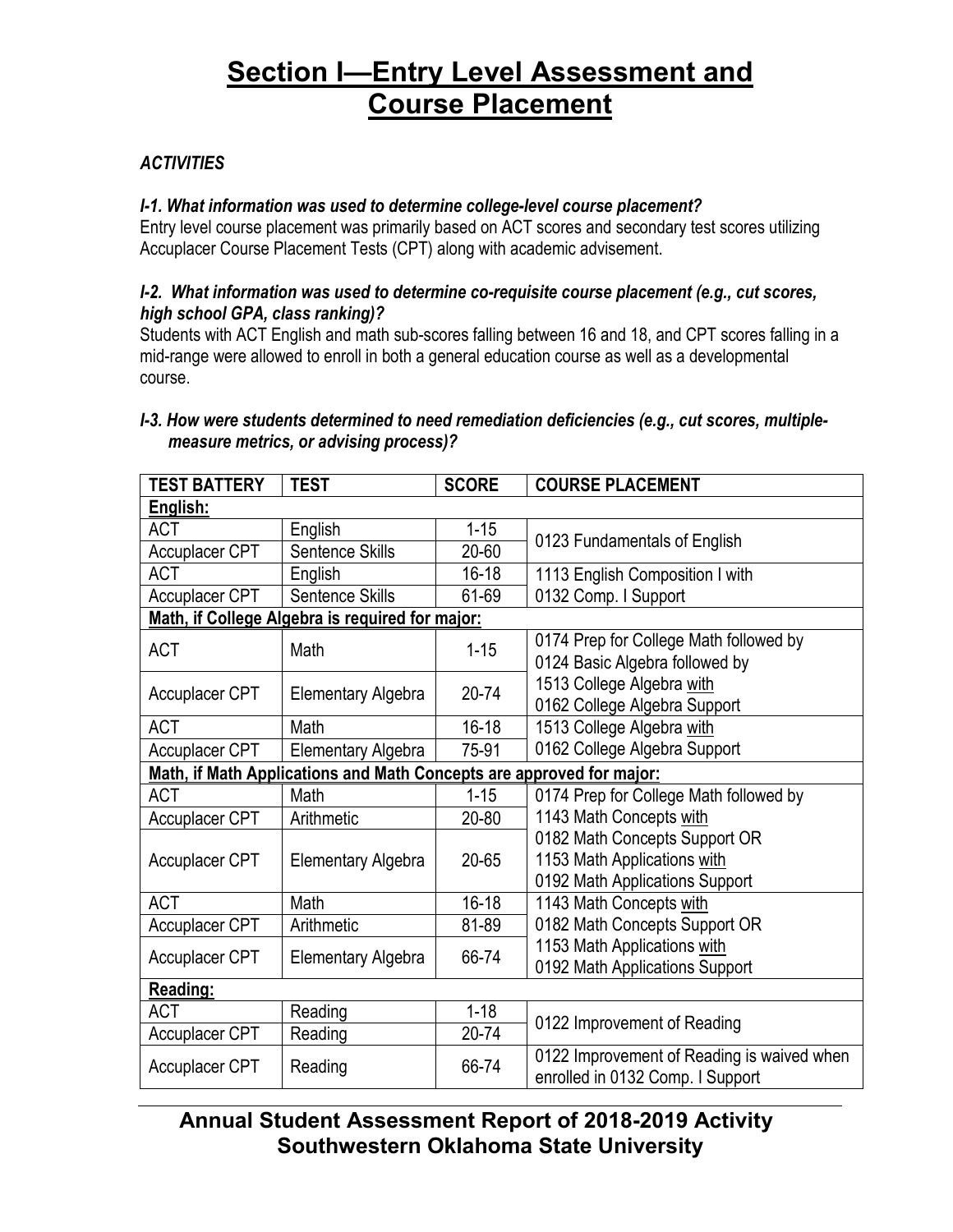## **Section I—Entry Level Assessment and Course Placement**

#### *I-4. What options were available for students to remediate basic academic skill deficiencies?*

Beginning around February 1<sup>st</sup>, a high school senior with a test score that placed him/her in a remedial course was encouraged to begin skill development as soon as possible using any of the tools that are readily available before beginning his/her first year of college:

- 1. MyFoundationsLab.com (10 weeks for an estimated \$37).
- 2. ACT online sample questions.
- 3. SAT online sample questions and tests
- 4. SWOSU Departmental Tutoring.
- 5. SWOSU online Upswing Tutoring
- 6. Varsity Tutors online free sample questions
- 7. Other

### *ANALYSES AND FINDINGS*

*I-5. Describe analyses and findings of student success in developmental, co-requisite, and college-level courses, (include enrollment counts, grade distribution, and overall pass rates), effectiveness of the placement decisions, evaluation of cut-scores, and changes in the entrylevel assessment process or approaches to teaching as a result of findings.*

| 2018-2019                                                     |     |     |     |    |    |    |                          |   |              |    | $2017 -$<br>2018 | 2016-<br>2017       |
|---------------------------------------------------------------|-----|-----|-----|----|----|----|--------------------------|---|--------------|----|------------------|---------------------|
| <b>ENGLISH</b>                                                | #   | A   | B   | C  | D  |    | S                        | U | Pass<br>Rate | W  | Pass<br>Rate     | <b>Pass</b><br>Rate |
| Developmental/Support                                         | 106 | 36  | 17  | 12 | 8  | 33 | $\overline{\phantom{0}}$ |   | 61.32%       | 16 | 71%              | 72%                 |
| College Level Eng. Comp. I<br><b>WITH the Co-Requisite</b>    | 72  | 22  | 18  | 16 |    | 15 | ۰                        |   | 79.17%       | 13 | 78%              |                     |
| College Level Eng. Comp. I<br><b>WITHOUT the Co-Requisite</b> | 456 | 149 | 155 | 91 | 26 | 35 | ۰                        |   | 92.32%       | 68 | 88%              | 80%                 |

The following tables show success in developmental, co-requisite, and college-level courses:

|                                                                                           |      |     |     |     |                 |     |   |   |             | $2017 -$ | 2016- |      |
|-------------------------------------------------------------------------------------------|------|-----|-----|-----|-----------------|-----|---|---|-------------|----------|-------|------|
| 2018-2019                                                                                 |      |     |     |     |                 |     |   |   |             |          | 2018  | 2017 |
|                                                                                           |      |     |     |     |                 |     |   |   | <b>Pass</b> |          | Pass  | Pass |
| <b>READING</b>                                                                            | #    | A   | В   | C   | D               |     | S | U | Rate        | W        | Rate  | Rate |
| Developmental                                                                             | 159  | 42  | 38  | 21  | 10 <sub>1</sub> | 48  |   |   | 63.52%      | 22       | 46%   | 69%  |
| Select College Level Courses<br>WITH Developmental and/or<br>Comp. I Support Co-Requisite | 62   | 6   | 13  | 12  | 11              | 20  |   |   | 67.74%      | 14       | -     |      |
| Select College Level Courses                                                              | 2223 | 836 | 568 | 401 | 200             | 218 |   |   | 90.19%      | 227      | 89%   | 82%  |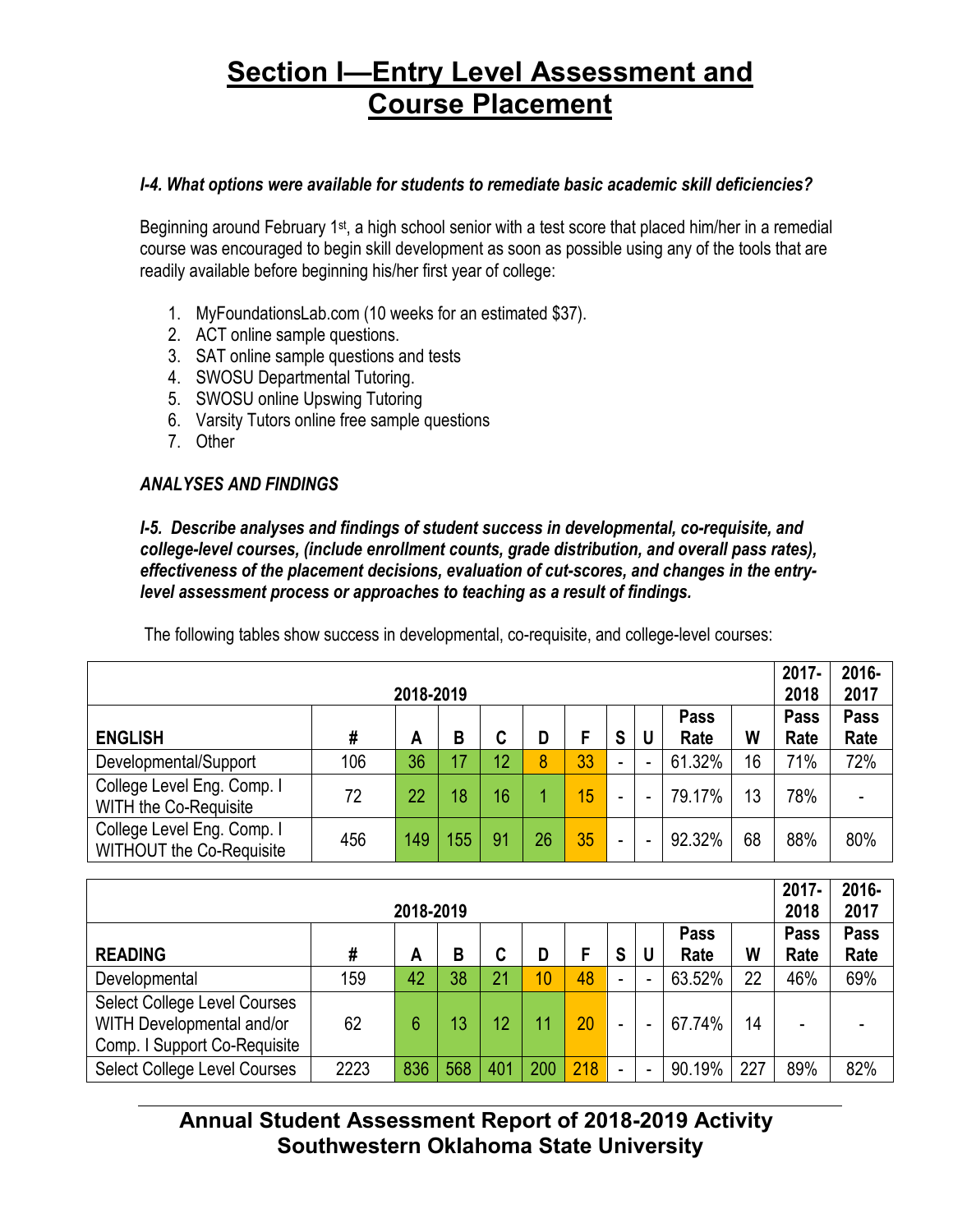## **Section I—Entry Level Assessment and Course Placement**

| 2018-2019                                                                     |     |     |     |     |    |     |    |    |              |     | $2017 -$<br>2018 | 2016-<br>2017       |
|-------------------------------------------------------------------------------|-----|-----|-----|-----|----|-----|----|----|--------------|-----|------------------|---------------------|
| <b>MATH</b>                                                                   | #   | A   | B   | C   | D  | F   | S  | U  | Pass<br>Rate | W   | Pass<br>Rate     | <b>Pass</b><br>Rate |
| Developmental/Support                                                         | 517 | 44  | 65  | 88  | 59 | 138 | 63 | 60 | 50.29%       | 79  | 46%              | 43%                 |
| <b>College Level Math Course</b><br>WITH Developmental and/or<br>Co-Requisite | 269 | 18  | 34  | 64  | 53 | 100 | -  |    | 62.83%       | 156 | 89%              |                     |
| <b>College Level Math Courses</b>                                             | 550 | 184 | 100 | 116 | 60 | 90  | -  |    | 83.64%       | 181 | 86%              | 70%                 |

Students with deficiencies have seen a great deal of success in college level courses while also enrolled in a developmental or support course:

- 57 passed English Comp. I.
- 42 passed various college level courses with a lot of reading content.
- 169 passed college level math courses.

Success in college level courses overall is fairly consistent with last year. Course placement decisions still seem to be effective. It will be interesting to track continued, and even increased success as we continue to utilize the co-requisite course model.

Revised Accuplacer entry-level placement tests were effective January 2019, along with a new range of cut scores. Success rates during the Fall 2019 will be closely monitored for any necessary cut score adjustments.

- Lanugae & Literature Faculty:
	- $\circ$  Revamped the fundamentals and co-requisite courses in light of the bridge program being disbanded and the foundational composition specialist being moved into the department.
	- o Established weekly meetings to review student work and pedagogy for foundational student problem areas to support faculty.
	- o Will be expanding the co-requisite class structure as the mid term assessments indicate the new pedagogy is successful.
	- o Will be incorporating Academic Life Coaching training for faculty who are actively involved in fundamentals and co-requisite courses to improve retention in those courses.
	- $\circ$  Will be beta testing a support for Composition II as many of the students in the co-requisite Composition I class were assessed to need this support to complete Composition II.
- Faculty teaching developmental reading courses plan to begin utilizing the CPT in Reading at the beginning of each semester to gain a better understanding of student levels, and provide clarity for targeted instruction. We will then use that CPT intermittently as students progress through the course.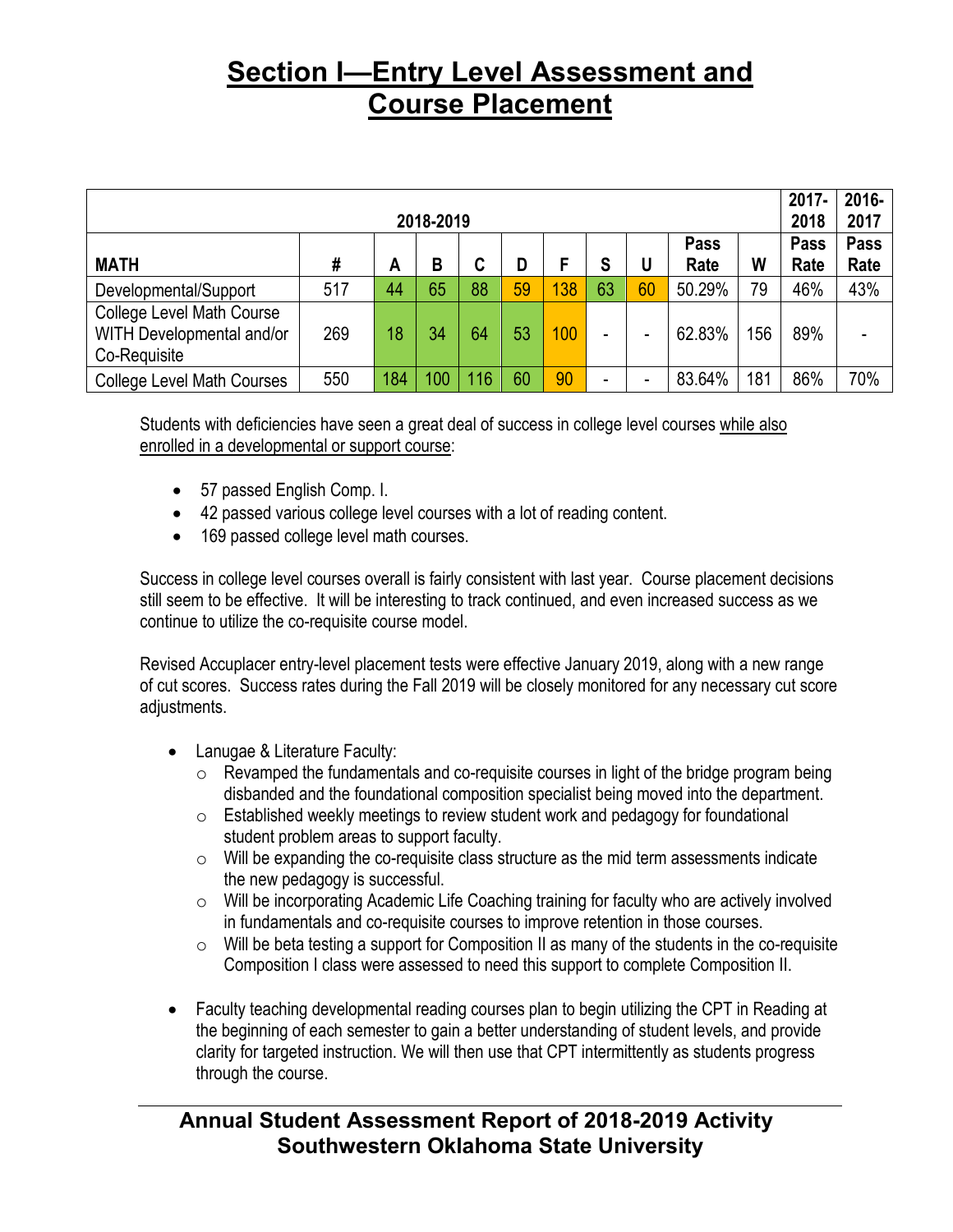### *ADMINISTERING ASSESSMENT*

### *II-1. Describe the institutional general education competencies/outcomes and how they are assessed.*

Southwestern assesses the institutionally recognized general education competencies of reading, writing, mathematics, critical thinking, and computer literacy using curriculum-embedded assessments including exams, reports, essays, lab assignments, and standardized tests. Southwestern also utilized the standardized ETS Proficiency Profile, which measures the areas of reading, writing, critical thinking, and math.

### *II-2. Describe how the instruments were administered and how students were selected.*

Faculty employ many methods for course-embedded assessment of student achievement within their general education courses. Special quizzes, exams, reports, papers, presentations, and projects were administered as a part of the curriculum to all of the students.

Freshmen were asked to complete the ETS Proficiency Profile test during a Freshman Orientation course class period. Seniors were asked to complete the test during a class period of a capstone course or other senior course that was scheduled by their instructor.

### *II-3. Describe strategies used to motivate students to substantively participate in the assessment.*

Students participate willingly in assessments integrated into course requirements.

As a means of incentive with the administration of the ETS Proficiency Profile, both Freshmen and Seniors competed for cash prizes awarded for highest scores, the purpose of which to gain increased effort on performance. These achievement prizes were awarded in four different categories based on the ACT scores of Freshmen, and based on the current GPA of Seniors.

### *II-4. What instructional changes occurred or are planned in response to general education assessment results?*

Faculty have reported the following samples of changes and plans:

- 1. Assignments continue to be modified and improved to better serve the course learning goals.
- 2. Continued development and incorporation of new music and composers into the course syllabus.
- 3. Faculty will revisit the content of the assessment and decide whether or not the questions asked are aligned with the student learning outcomes.
- 4. More inclusion of technology and more training for zoom and skype interviews. How to conduct an on-line/computer interview or presentation.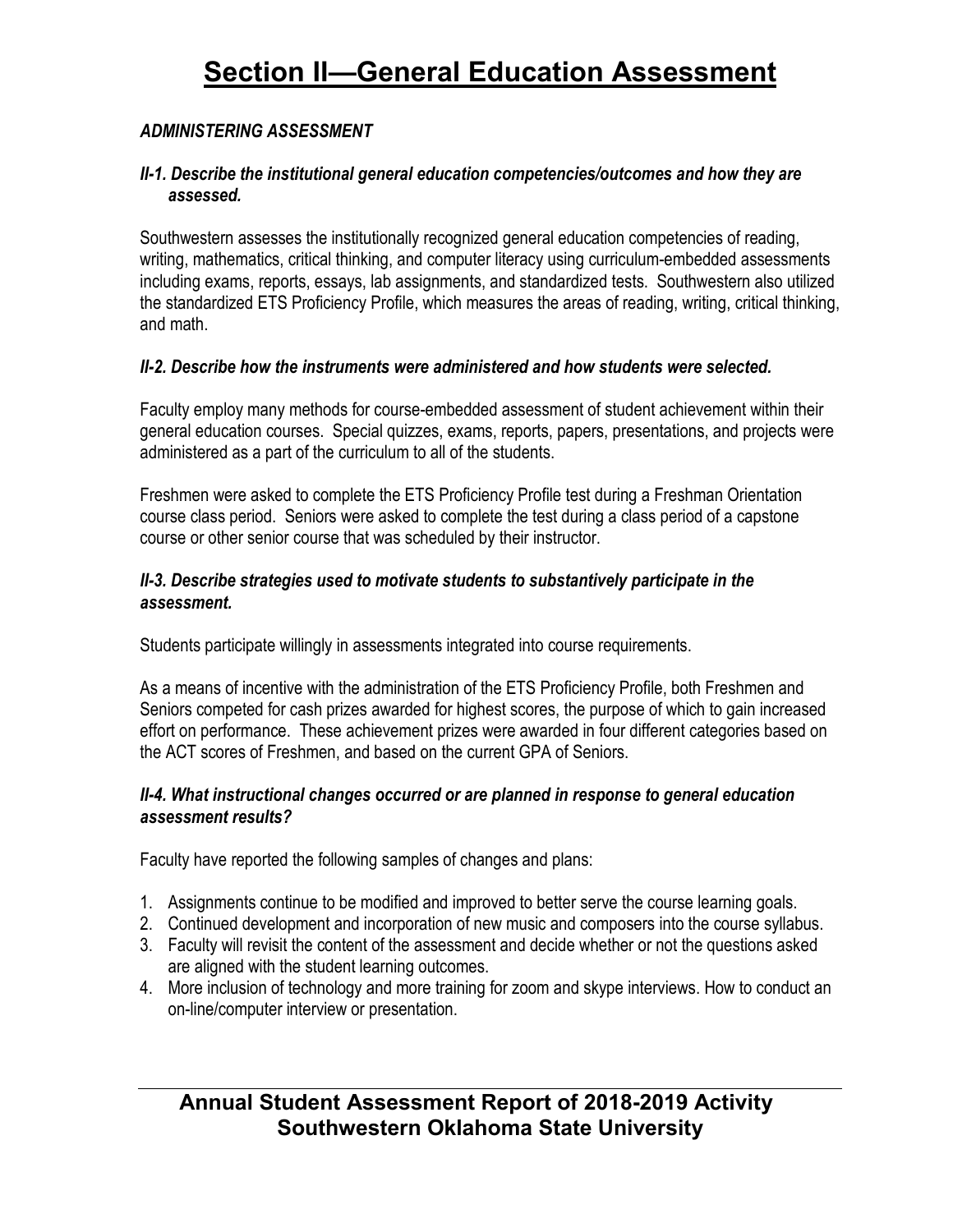### *ANALYSES AND FINDINGS*

### *II-5. Report the results of each assessment by sub-groups of students, as defined in institutional assessment plans.*

### **GOAL 1, Demonstrate competency in communication and computer literacy:**

- a) Effectively communicate in writing by using appropriate grammar, clear and cohesive thought formulated for a specific audience.
	- 1. 95% or more students achieved 70% or higher in:
		- HIST 1033 World History
		- MUSIC 1103 Music & Culture
		- TECH 1223 Technology & Society
	- 2. 85% or more students achieved 70% or higher in:
		- GEOG 1103 World Cultural Geography
		- MUSIC 1013 Intro. to Music I
- b) Effectively communicate by giving an oral presentation that is clear and cohesive in thought and formulated for a specific audience.
	- 1. 85% or more students achieved 70% or higher in MUSIC 1013 Intro. to Music I.
- c) Effectively communicate by giving an oral presentation that is clear and cohesive in thought and formulated for a specific audience.
	- 1. 95% or more students achieved 70% or higher in TECH 1223 Technology & Society.
	- 2. 85% or more students achieved 70% or higher in GEOG 1103 World Cultural Geography.

### **GOAL 2, Demonstrate competency in scientific and quantitative reasoning:**

- a) Apply quantitative concepts, principles, and symbols and draw meaningful conclusions from mathematical or statistical analysis.
	- 1. 85% or more students achieved 70% or higher in:
		- ECONO 2263 Intro. to Macroeconomics
		- MUSIC 1013 Intro. to Music I
	- 2. 75% or more students did not achieve the goal of 70% or higher in MATH 1143 Mathematical Concepts
- b) Learn and apply basic laws, methodologies, and concepts of science to solve issues encountered by society.
	- 1. 85% or more students achieved 70% or higher in ECONO 2263 Intro. to Macroeconomics.
	- 2. 75% or more students achieved 70% or higher in PSYCH 1003 General Psychology.
- c) Analyze scientific discoveries, and the advancement of technology with respect to its impact on social change.
	- 1. 85% or more students achieved 70% or higher in TECH 1223 Technology & Society.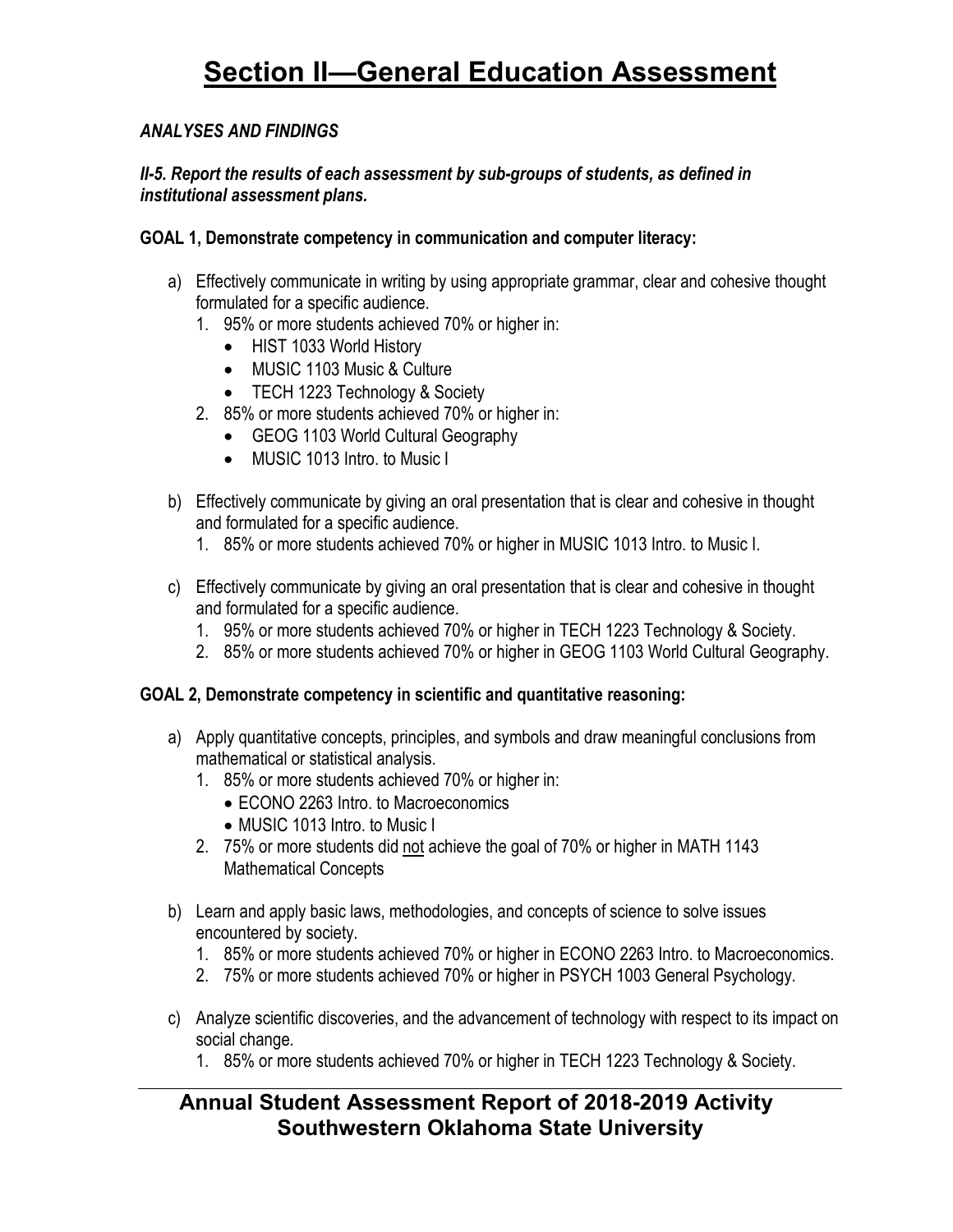- 2. 75% or more students achieved 70% or higher in PSYCH 1003 General Psychology.
- d) Develop and design empirical research using the scientific method related to academic content. (Did not apply to a General Education course that was assessed this academic year.)

### **GOAL 3, Demonstrate competency in aesthetic, technical, symbolic, and historic effects of the fine arts, history, and humanities:**

- a) Explain and evaluate conceptual differences of important landmark contributions and creative works.
	- 1. 95% or more students achieved 70% or higher in HIST 1033 World History.
	- 2. 85% or more students achieved 70% or higher in GEOG 1103 World Cultural Geography.
- b) Analyze the relationship of important historical movements in the arts and humanities and compare the similarities in those movements across the various arts and humanities.
	- 1. 95% or more students achieved 70% or higher in HIST 1033 World History.
	- 2. 85% or more students achieved 70% or higher in:
		- ECONO 2263 Intro. to Macroeconomics
		- MUSIC 1013 Intro. to Music I
		- MUSIC 1103 Music & Culture
- c) Compare and analyze meanings associated with human culture and their significance in social development.
	- 1. 95% or more students achieved 70% or higher in HIST 1033 World History.
	- 2. 85% or more students achieved 70% or higher in:
		- ECONO 2263 Intro. to Macroeconomics
		- GEOG 1103 World Cultural Geography
		- TECH 1223 Technology & Society

### **GOAL 4, Demonstrate social and cultural competency in the study of social groups, social issues, cultures, institutions, and globalization:**

- a) Explain and include self-reflection of multicultural issues and the impact on specific populations and general society. (Did not apply to a General Education course that was assessed this academic year.)
- b) Apply social/cultural theories and perspectives to past and present societies and the impact on real life circumstances.
	- 1. 95% or more students achieved 70% or higher in:
		- HIST 1033 World History
		- MUSIC 1103 Music & Culture
	- 2. 85% or more students achieved 70% or higher in:
		- ECONO 2263 Intro. to Macroeconomics
		- GEOG 1103 World Cultural Geography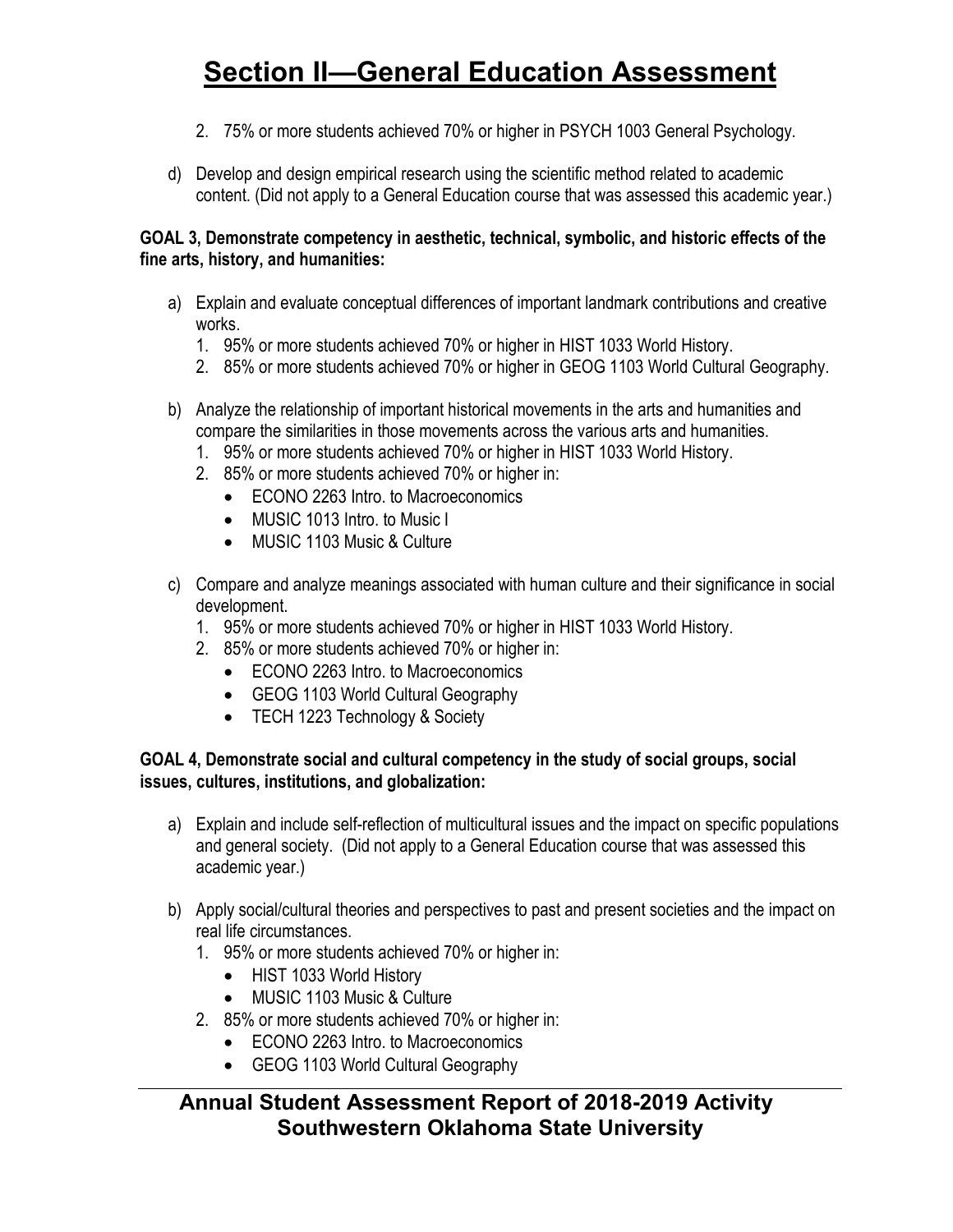- c) Analyze the benefits and challenges of international interaction and strategies to enhance global integration.
	- 1. 85% or more students achieved 70% or higher in:
		- ECONO 2263 Intro. to Macroeconomics
		- GEOG 1103 World Cultural Geography
- d) Communicate public awareness and social responsibility of issues and identify ethical perspectives which guide solutions.
	- 1. 95% or more students achieved 70% or higher in TECH 1223 Technology & Society.
	- 2. 85% or more students achieved 70% or higher in GEOG 1103 World Cultural Geography.
- e) Analyze key historical events and their impact on social, cultural, and global change.
	- 1. 95% or more students achieved 70% or higher in:
		- HIST 1033 World History
		- TECH 1223 Technology & Society
	- 2. 85% or more students achieved 70% or higher in:
		- MUSIC 1013 Intro. to Music I
		- MUSIC 1103 Music & Culture

### **GOAL 5, Demonstrate achievement of intellectual and professional aptitudes:**

- a) Critical Thinking: Construct a systematic investigation of content, theories, and practices and evaluate the application and effects to real life settings.
	- 1. 95% or more students achieved 70% or higher in TECH 1223 Technology & Society
	- 2. 85% or more students achieved 70% or higher in:
		- ECONO 2263 Intro. to Macroeconomics
		- GEOG 1103 World Cultural Geography
		- MUSIC 1013 Intro. to Music I
		- MUSIC 1103 Music & Culture
		- 75% or more students achieved 70% or higher in PSYCH 1003 General Psychology; 75% or more students did not achieve 70% or higher in MATH 1143 Mathematical Concepts.
- b) Creativity: Develop and design an authentic project or creative works related to academic content.
	- 1. 95% or more students achieved 70% or higher in TECH 1223 Technology & Society.
	- 2. 85% or more students achieved 70% or higher in MUSIC 1103 Music & Culture.
- c) Collaboration: Collectively engage in group activities and contribute information and resources to accomplish group goals.
	- 1. 95% or more students achieved 70% or higher in TECH 1223 Technology & Society.
	- 2. 85% or more students achieved 70% or higher in:
		- ECONO 2263 Intro. to Macroeconomics
			- GEOG 1103 World Cultural Geography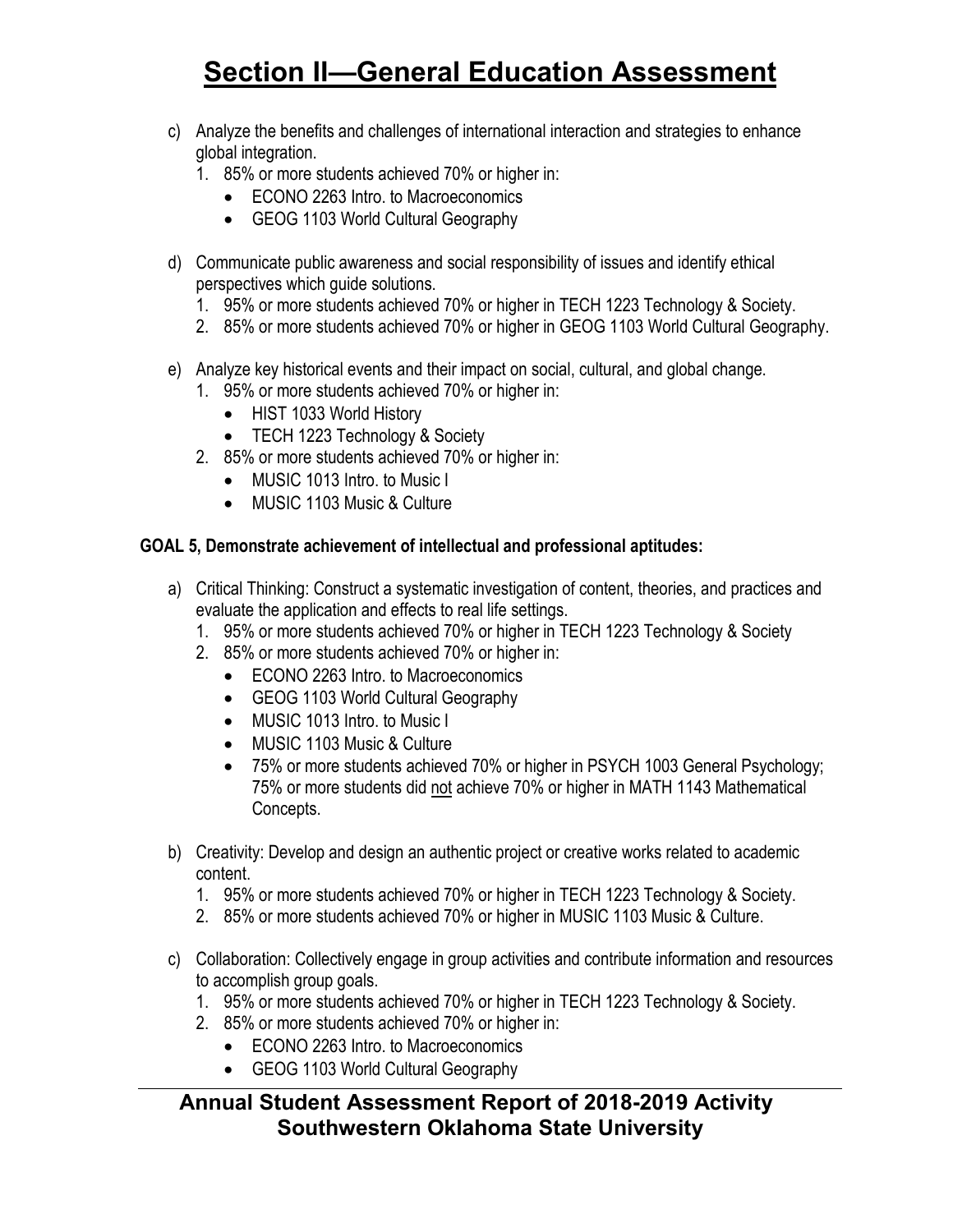- 3. 75% or more students achieved 70% or higher in PSYCH 1003 General Psychology.
- d) Connection: Participate in community service activity and through self-reflection and investigation identify individually or collectively solutions to problems experienced by service site. (Did not apply to a General Education course that was assessed this academic year.)
- e) Communication: Communicate collective understanding of diverse views and integrate differing perspectives into a cohesive solution for real life circumstances.
	- 1. 75% or more students did not achieve 70% or higher in MATH 1143 Mathematical Concepts.

The ETS Proficiency Profile scores of both our freshmen and seniors are slightly above the national average in total score and in all sub-scores of Critical Thinking, Reading, Writing, Mathematics, Humanities, Social Sciences, and Natural Sciences. In addition, Southwestern takes pride in the fact that the scores of our seniors exceed the scores of our freshmen by almost 10 points. This is an indication of the value-added performance gain that our students achieve while enrolled in our general education program. A table of results is shown: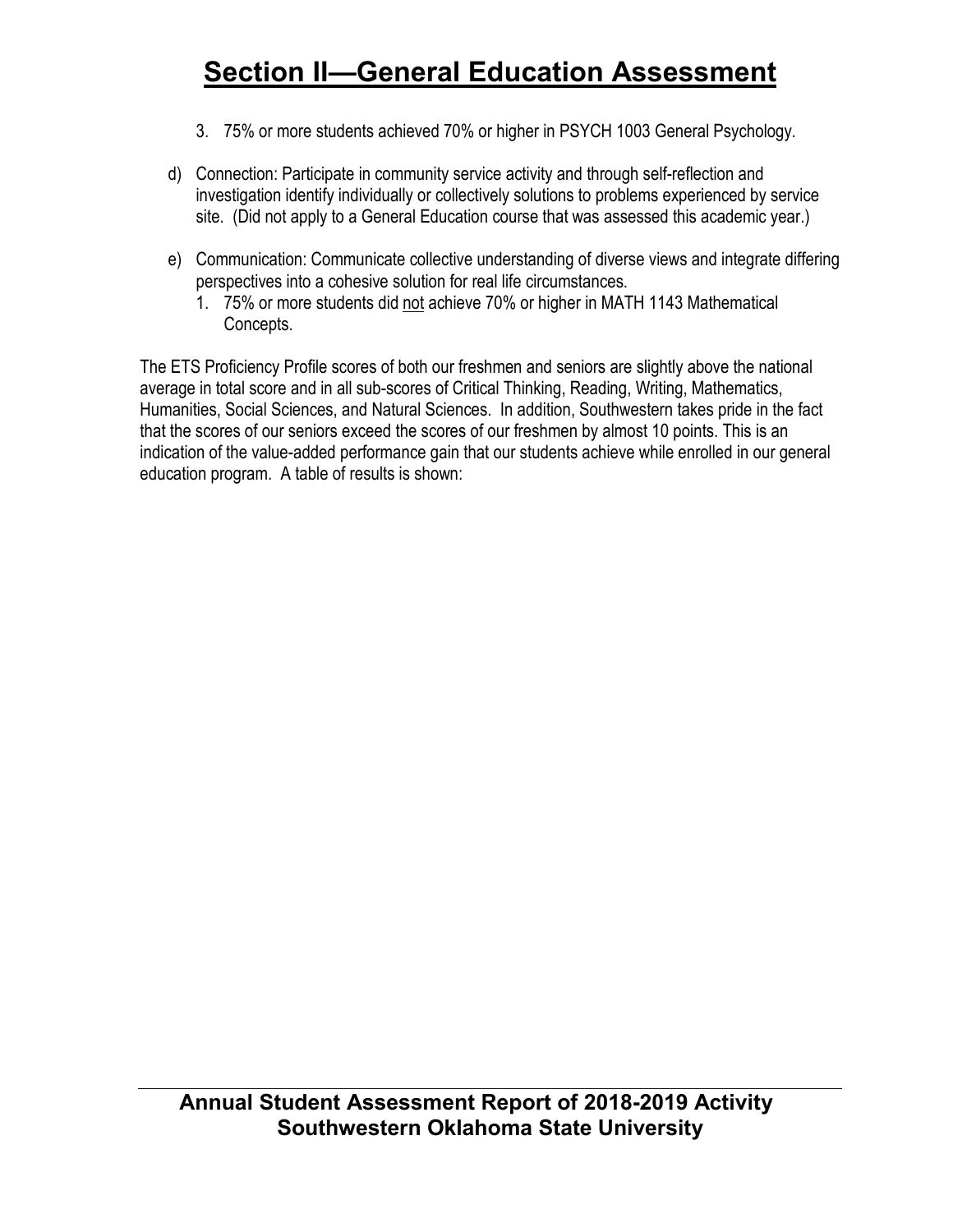### **Southwestern Oklahoma State University ETS® Proficiency Profile Summary of Scaled Scores 2018-2019**

**Southwestern Oklahoma State University Abbreviated Number of freshmen tested: 697 Number of seniors tested: 371 Number of freshmen included: 694 Number of seniors included: 366 Number of freshmen excluded: 3 Number of seniors excluded: 5**

|                                  |                          |                                |                                                       |                                                 | <b>Mean Score</b>             |                                                       |                                                 | <b>Standard</b><br><b>Deviation</b> |                               |
|----------------------------------|--------------------------|--------------------------------|-------------------------------------------------------|-------------------------------------------------|-------------------------------|-------------------------------------------------------|-------------------------------------------------|-------------------------------------|-------------------------------|
|                                  | <b>Possible</b><br>Range | <b>SWOSU</b><br><b>Fr, F18</b> | Nat.<br>Comp.,<br><b>All</b><br>Inst.<br>Types,<br>Fr | Nat.<br>Comp.,<br>Bac.<br>Inst.<br>Types,<br>Fr | <b>SWOSU</b><br>Sr, 18-<br>19 | Nat.<br>Comp.,<br><b>All</b><br>Inst.<br>Types,<br>Sr | Nat.<br>Comp.,<br>Bac.<br>Inst.<br>Types,<br>Sr | <b>SWOSU</b><br><b>Fr, F18</b>      | <b>SWOSU</b><br>Sr, 18-<br>19 |
| <b>Total Score</b>               | 400 to 500               | 440.86                         | 436.90                                                | 435.20                                          | 450.63                        | 446.20                                                | 435.20                                          | 19.31                               | 21.04                         |
| <b>Skills Sub-scores:</b>        |                          |                                |                                                       |                                                 |                               |                                                       |                                                 |                                     |                               |
| <b>Critical</b>                  |                          |                                |                                                       |                                                 |                               |                                                       |                                                 |                                     |                               |
| <b>Thinking</b>                  | 100 to 130               | 110.77                         | 109.50                                                | 109.10                                          | 112.93                        | 111.90                                                | 109.10                                          | 6.40                                | 6.28                          |
| <b>Reading</b>                   | 100 to 130               | 116.88                         | 115.40                                                | 115.00                                          | 119.52                        | 118.40                                                | 115.00                                          | 7.01                                | 7.12                          |
| <b>Writing</b>                   | 100 to 130               | 113.28                         | 112.70                                                | 112.30                                          | 114.77                        | 114.70                                                | 112.30                                          | 4.86                                | 5.08                          |
| <b>Mathematics</b>               | 100 to 130               | 112.88                         | 112.10                                                | 111.60                                          | 116.15                        | 114.10                                                | 111.60                                          | 5376.00                             | 6.3                           |
|                                  |                          |                                |                                                       |                                                 |                               |                                                       |                                                 |                                     |                               |
| <b>Humanities</b>                | 100 to 130               | 114.17                         | 112.50                                                | 112.20                                          | 115.69                        | 114.80                                                | 112.20                                          | 6.22                                | 6.5                           |
| <b>Social</b><br><b>Sciences</b> | 100 to 130               | 112.12                         | 111.20                                                | 110.80                                          | 114.52                        | 113.60                                                | 110.80                                          | 6.26                                | 6.23                          |
| <b>Natural</b>                   |                          |                                |                                                       |                                                 |                               |                                                       |                                                 |                                     |                               |
| <b>Sciences</b>                  | 100 to 130               | 114.54                         | 113.40                                                | 113.00                                          | 116.64                        | 115.70                                                | 113.00                                          | 6.01                                | 5.64                          |

### *II-6. How is student progress tracked into future semesters and what were the findings?*

A new Continuous Improvement plan is in place. General Education is reviewed by participating faculty as well as Continuous Improvement sub-committees, which are overseen by the Assessment Committee. In future years, these faculty and sub-committees will re-visit areas of focus, and expand to additional areas of focus, for monitoring efforts toward continuous improvement. These findings have been reported regarding the stated General Education goals: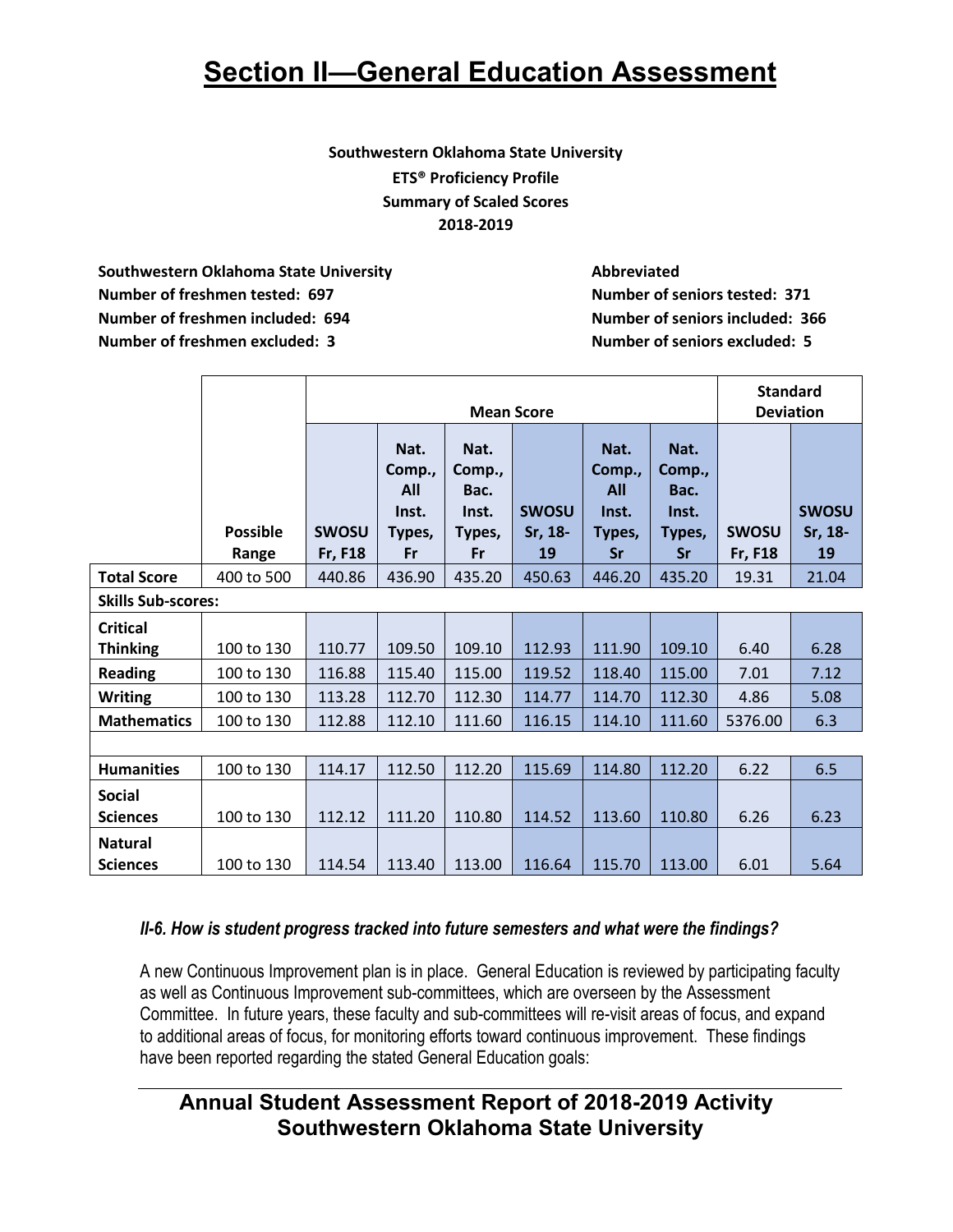### **GOAL 1, Demonstrate competency in communication and computer literacy:**

- a) Effectively communicate in writing by using appropriate grammar, clear and cohesive thought formulated for a specific audience.
	- 1. GEOG 1103 World Cultural Geography: Most students demonstrated an ability to communicate their ideas in a clear manner. Some students demonstrated some difficulty in expressing complex ideas or controversial ideas in a diplomatic manner.
	- 2. HIST 1033 World History: Initially, students struggled with grammar requirements on their essays. However, over the course of the summer, their writing skills developed and improved.
	- 3. MUSIC 1013 Intro. to Music I: The students were largely successful in being able to use precise musical vocabulary to analyze the musical excerpts they heard. This detailed breakdown of the excerpts allowed the students to effectively describe the music being listened to.
	- 4. MUSIC 1103 Music & Culture: The youtubeography assignment, research presentation script, and essay within exams gave students the opportunity to develop written communication skills. Overall, these components were very successful. Multiple writing opportunities also allowed students to improve and adjust in subsequent assignments. In the first version of the class (FA18 - currently being assessed), the presentation script due date was the same as the presentation due date. In the future, I'll shift the deadline for the script and presentation materials to be earlier since I found that some students did not include their full script in the submission - earlier submission would allow me more time to provide feedback to make sure content was adequate. Also, the presentations were originally quite short (3 minutes), but will be expanded to 5-6 minutes to allow for more depth.
	- 5. TECH 1223 Technology & Society: Most students did well defending their opinion; some had trouble stating their opinion.
- b) Effectively communicate by giving an oral presentation that is clear and cohesive in thought and formulated for a specific audience.
	- 1. COMM 1313 Intro. to Public Speaking: Strength all students give 2 minor speeches and 2 major speeches
	- 2. MUSIC 1103 Music & Culture: The Creative Research Project included two parts the more creative (building/performing) aspect, which was truly a group project, and the independent research and presentation of research, which was graded individually. Overall, the class demonstrated their ability to research and clearly present on a specific topic and the advance submission of references allowed me to guide them towards scholarly resources. The creative aspect of the project (building/performing) was stronger than the presentation aspect, namely due to the short presentation time offered by the original assignment.
- c) Effectively communicate by giving an oral presentation that is clear and cohesive in thought and formulated for a specific audience.
	- 1. GEOG 1103 World Cultural Geography: Most students demonstrated excellent skills in navigating GIS and video software as well as the general geography program.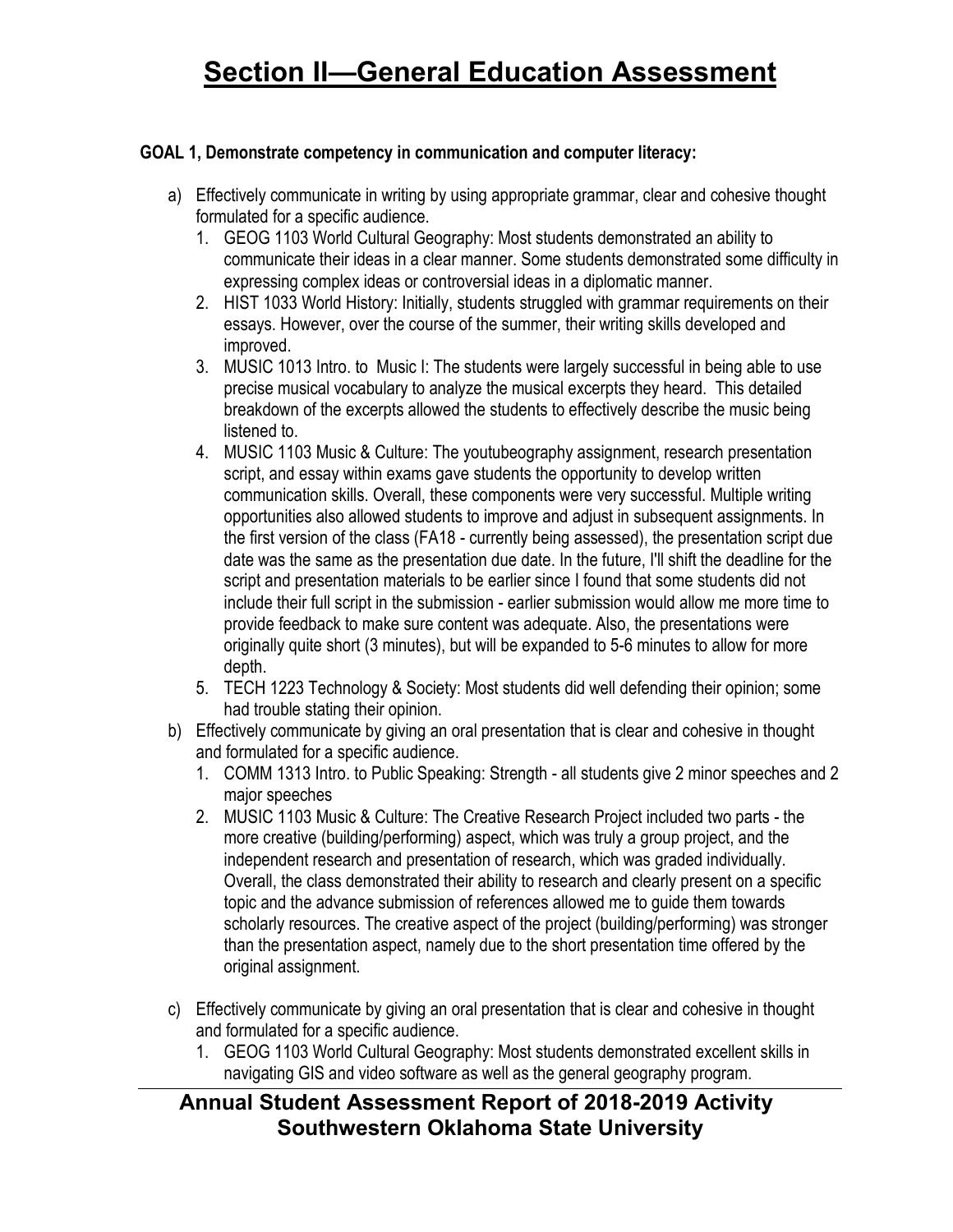2. TECH 1223 Technology & Society: Students struggled with getting the videos to play if they didn't follow the directions listed. Students did well after viewing the video and following the prompts for the journal entries.

### **GOAL 2, Demonstrate competency in scientific and quantitative reasoning:**

- a) Apply quantitative concepts, principles, and symbols and draw meaningful conclusions from mathematical or statistical analysis.
	- 1. ECONO 2263 Intro. to Macroeconomics: Strength: By using quantitative concepts, students can evaluate the performance our national economy (recession or prosperity; inflation).
	- 2. MATH 1143 Mathematical Concepts: Strengths: More than 75% of students taking the assessment scored over 50%. Weakness: Only 48% of students reached 70%.
	- 3. MUSIC 1013 Intro. to Music I: The students were successfully able to identify the correct composition being played through the process of elimination. By breaking down each selection into its musical attributes, students were able to determine which selection they were listening to.
- b) Learn and apply basic laws, methodologies, and concepts of science to solve issues encountered by society.
	- 1. ECONO 2263 Intro. to Macroeconomics: Strength: understanding national economy helps students make financial decisions (e.g., borrow money now or later).
	- 2. PSYCH 1003 General Psychology: Students show some difficulty making the transition from just learning theories and concepts to the application of those concepts. Students did show a strong appreciation for the role of scientific methodology being required to truly understand and solve problems.
- c) Analyze scientific discoveries, and the advancement of technology with respect to its impact on social change.
	- 1. PSYCH 1003 General Psychology: Students were able to identify how discoveries within the field of Psychology have had a great impact on social change.
	- 2. TECH 1223 Technology & Society: Students did well differentiating between science and technology, for the most part. Students struggled with following directions.
- d) Develop and design empirical research using the scientific method related to academic content. (Did not apply to a General Education course that was assessed this academic year.)

### **GOAL 3, Demonstrate competency in aesthetic, technical, symbolic, and historic effects of the fine arts, history, and humanities:**

- a) Explain and evaluate conceptual differences of important landmark contributions and creative works.
	- 1. GEOG 1103 World Cultural Geography: Most students demonstrated an ability to understand and empathize with different cultures and cultural productions. Some students struggle with participating in a discussion about a cultural believe that was opposed to their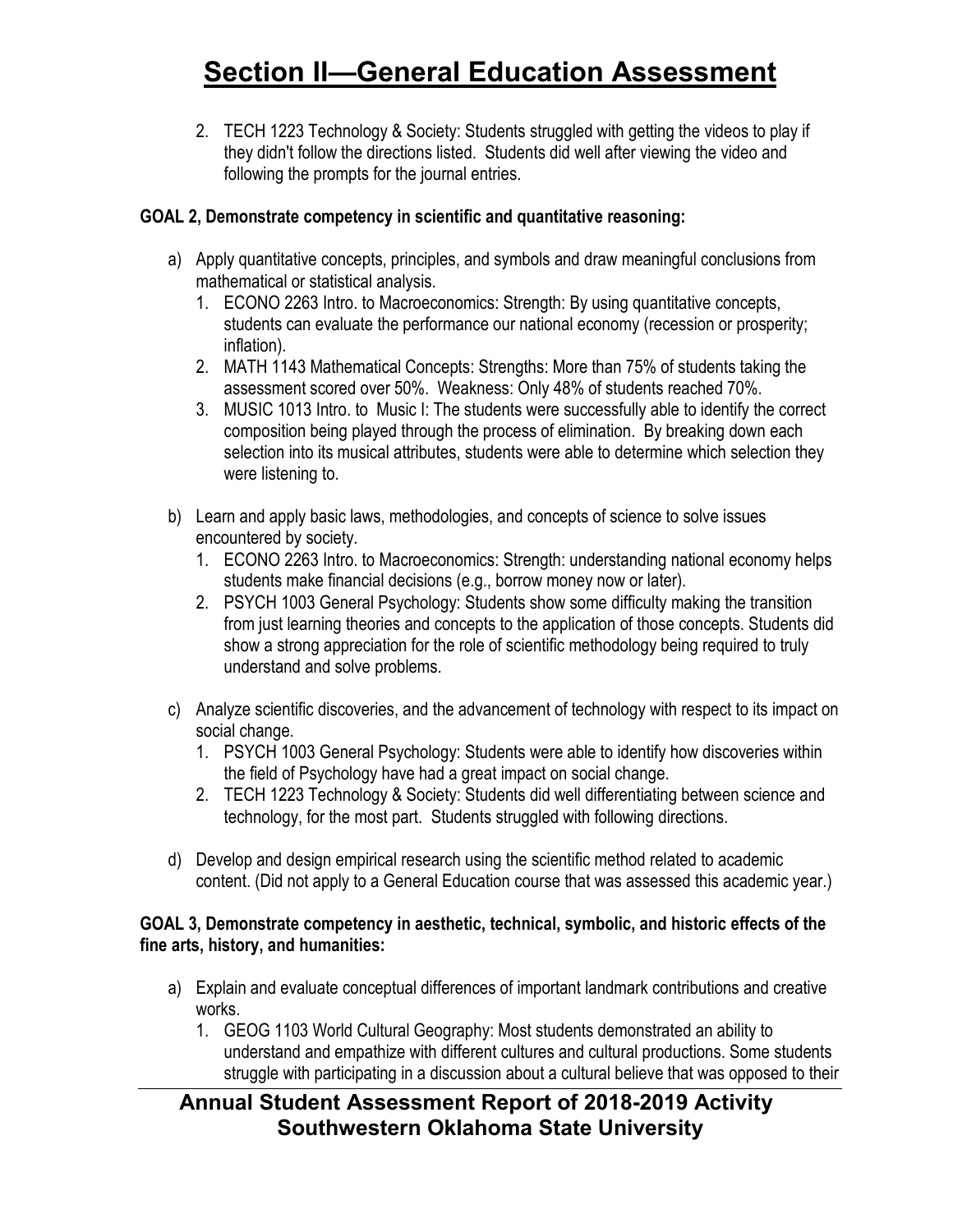own beliefs.

- 2. HIST 1033 World History: Students were required to read primary sources and write an essay, answering questions directly from the sources. One source was a letter written by a Portuguese trader who had traveled to India. Students were required to read the letter and explain the trader's intentions and goals.
- b) Analyze the relationship of important historical movements in the arts and humanities and compare the similarities in those movements across the various arts and humanities.
	- 1. ECONO 2263 Intro. to Macroeconomics: Strength: unemployment and productivity are explained in movements in humanities.
	- 2. MUSIC 1013 Intro. to Music I: The students successfully demonstrated a working knowledge of the major composers and works across music history. They were able to place the works and provide historical context.
	- 3. MUSIC 1103 Music & Culture: This goal is also supported by discussions and share the same strengths and weaknesses discussed in the 1a section of this page.
- c) Compare and analyze meanings associated with human culture and their significance in social development.
	- 1. ECONO 2263 Intro. to Macroeconomics: Strength: students' motivations are increased by using art paintings, novels, and movies related to economic theories.
	- 2. GEOG 1103 World Cultural Geography: Most students demonstrated a strong ability to compare and analyze meanings associated with different cultures and cultural productions. A few students demonstrated a lack of ability to analyze in an academic way.
	- 3. TECH 1223 Technology & Society: Students did well stating their opinions of the chosen technology on the world around them. Most only struggled with meeting the minimum required sentences.

### **GOAL 4, Demonstrate social and cultural competency in the study of social groups, social issues, cultures, institutions, and globalization:**

- a) Explain and include self-reflection of multicultural issues and the impact on specific populations and general society. (Did not apply to a General Education course that was assessed this academic year.)
- b) Apply social/cultural theories and perspectives to past and present societies and the impact on real life circumstances.
	- 1. ECONO 2263 Intro. to Macroeconomics: Strength: Because students are aware of economic events in US history, presenting historical events by using graphs helps them understand economic theories. weakness: it takes time to make supplements.
	- 2. GEOG 1103 World Cultural Geography: Some students demonstrate a strong ability to connect different theories to current events. Many of the students demonstrated difficulty in connected theories to real world situations or current events.
	- 3. HIST 1033 World History: For their third primary source essay, students were required to watch film footage retrieved at the end of World War II of holocaust victims. They were then required to explain why the film was made, and most importantly, why the footage still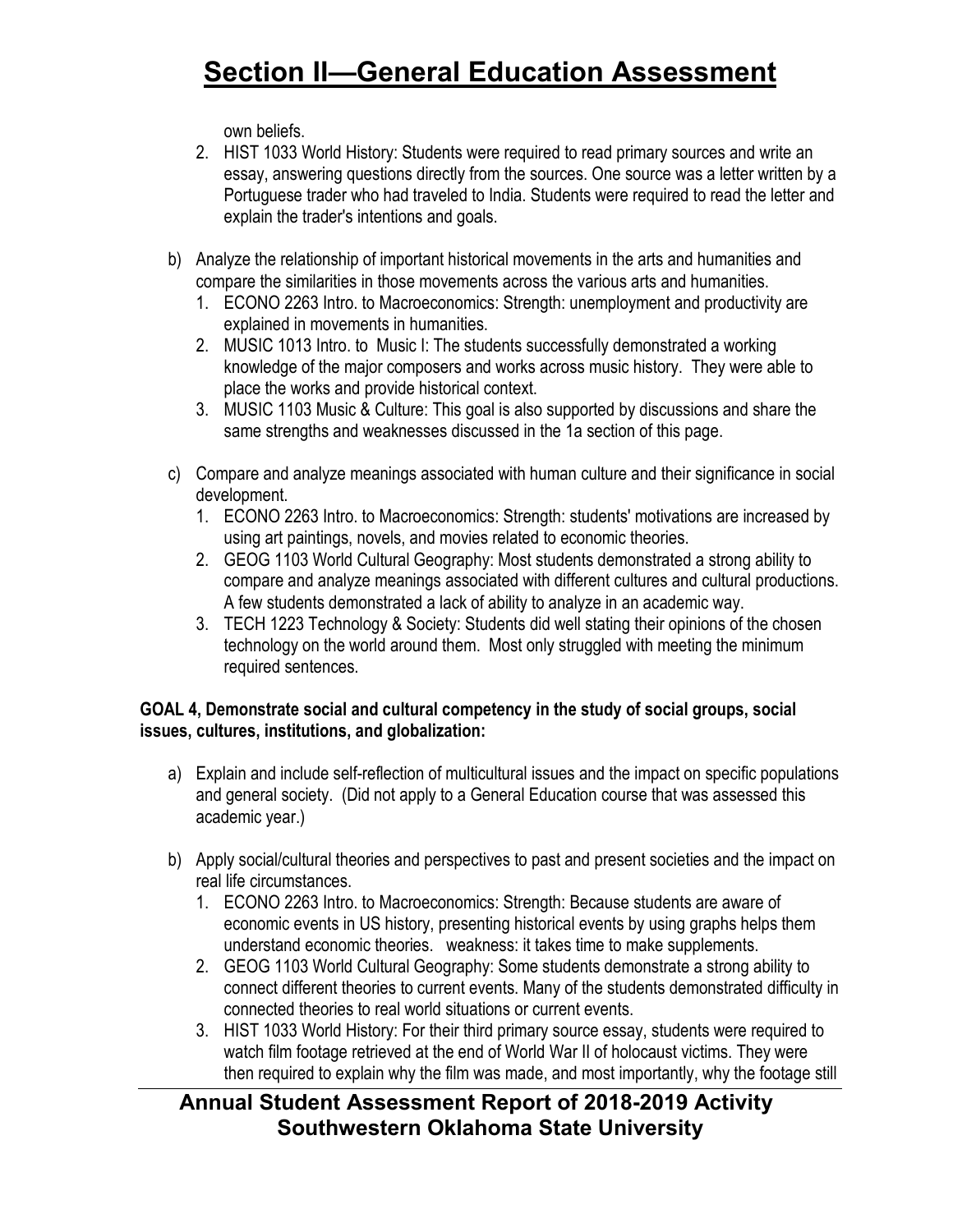matters.

- 4. MUSIC 1103 Music & Culture: Discussions allow students the opportunity to further explore topics introduced in the lectures and readings and to develop oral communication skills. Overall discussions went very smoothly and most students demonstrated their learning in this area. In the future, I will provide more discussion questions in advance (and perhaps ask for advance submission of their responses to discussions) to encourage more participation from a wider body of students, including those who are more shy.
- c) Analyze the benefits and challenges of international interaction and strategies to enhance global integration.
	- 1. ECONO 2263 Intro. to Macroeconomics: Strength : Using international currencies increases students' interests in international money markets. Weakness: It is time consuming to find and edit newspaper articles about international economic issues.
	- 2. GEOG 1103 World Cultural Geography: Most students demonstrated an ability to analyze the benefits and challenges of international interactions through discussion posts and inclass discussion. Some students displayed a hesitation to engage in the discussion on economic issues.
- d) Communicate public awareness and social responsibility of issues and identify ethical perspectives which guide solutions.
	- 1. GEOG 1103 World Cultural Geography: Students demonstrate a strong willingness to engage in environmental and sustainability discussions. The students were able to demonstrate an awareness of the issues and to communicate ideas about those issues in a clear and well-argued manner.
	- 2. TECH 1223 Technology & Society: Students did well stating why their creation or improvement would benefit the stated area of the world.
- e) Analyze key historical events and their impact on social, cultural, and global change.
	- 1. HIST 1033 World History: In their exams, students had to answer short answer questions, demonstrating critical thinking skills and proving they understand the multiple connections between people and larger events. While some students did very well throughout the semester, others struggled with addressing the multiple aspects of the questions.
	- 2. MUSIC 1013 Intro. to Music I: The students were exposed to social and political examples of influence on music. They were able to describe the Stalinist regime and how it curtailed the careers of several important composers.
	- 3. MUSIC 1103 Music & Culture: This goal is also supported by discussions and share the same strengths and weaknesses discussed in the 1a section of this page.
	- 4. TECH 1223 Technology & Society: Students did well interpreting existing technologies and how they advanced the well-being of the population.

### **GOAL 5, Demonstrate achievement of intellectual and professional aptitudes:**

- a) Critical Thinking: Construct a systematic investigation of content, theories, and practices and evaluate the application and effects to real life settings.
	- 1. COMM 1313 Intro. to Public Speaking: Each student must present a minimum of 2 outlines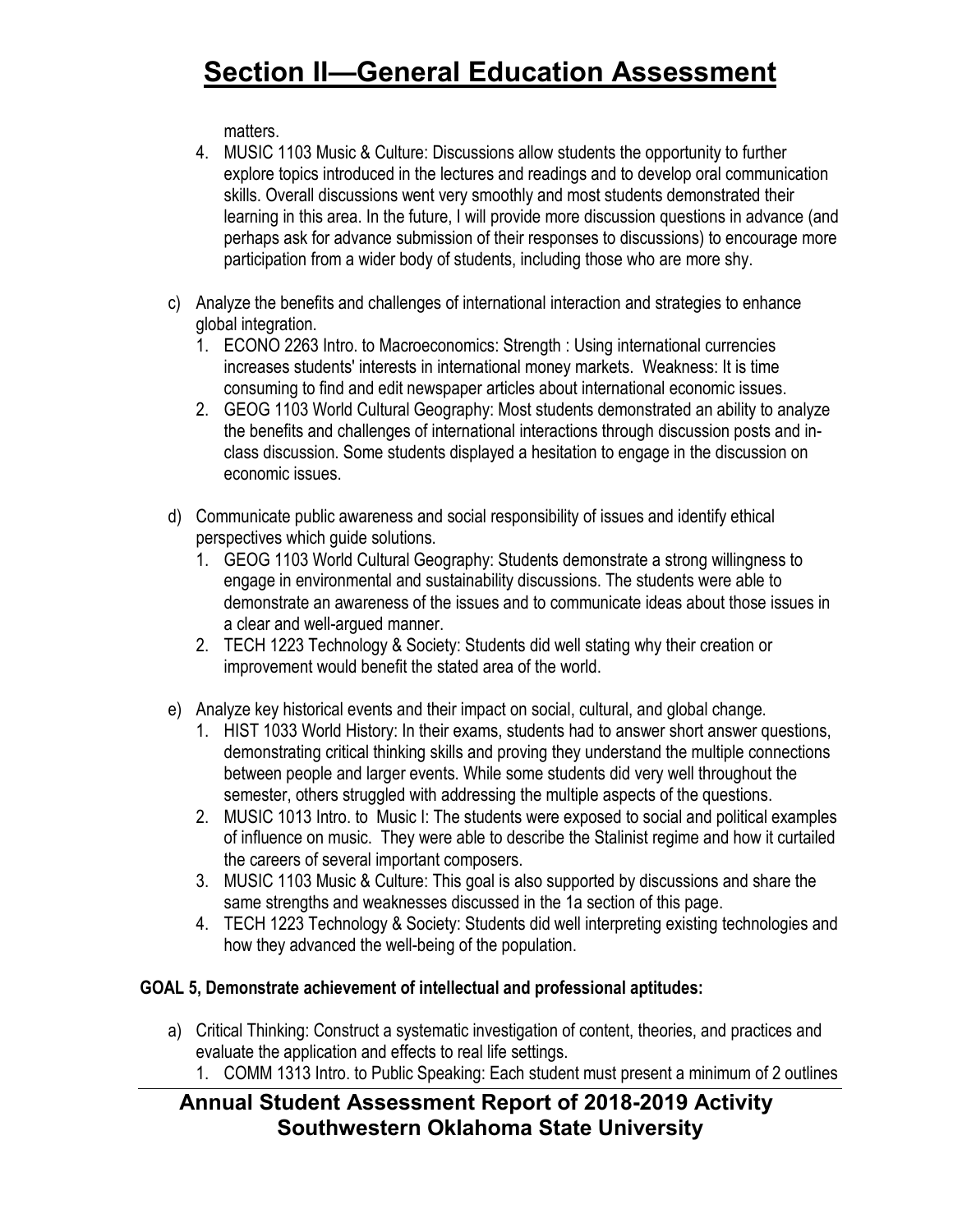with their major speeches increasing their critical thinking as they assess the best way to present material and conduct research.

- 2. ECONO 2263 Intro. to Macroeconomics: Strength: Using podcasts and newspaper articles about current economic issues deepens students' understanding about topics learned in the class weakness: students' expectations about the class vary. some students prefer to learn principles and earn high exam scores instead of learning current issues.
- 3. GEOG 1103 World Cultural Geography: At the beginning of the semester, many students demonstrated a hesitation to think critically about topics that they believed to be controversial. Many demonstrated a fear of being judged for their opinions. However, by the end of the semester, most of those students displayed more confidence in their ability to express their opinions in a critical and diplomatic manner. Many of those students also demonstrated an increasing ability to think critically about their own preconceptions on certain topics.
- 4. MATH 1143 Mathematical Concepts: Strengths: More than 75% of students taking the assessment scored over 50%. Weakness: Only 48% of students reached 70%.
- 5. MUSIC 1013 Intro. to Music I: The students were able to provide specific descriptions of the listening excerpts, using correct musical vocabulary. The students were also able to give a review of three live concerts across the semester.
- 6. MUSIC 1103 Music & Culture: The Youtubeography assignment gave students the opportunity to think critically and analyze recordings of live world music performances. The quality of these assignments was quite good overall, though some students chose audio only (rather than video) performances, which doesn't allow for the full picture in world music performance. I've clarified this expectation for future sections. Overall, students effectively demonstrated command of the appropriate musical vocabulary. Students who were less successful on this assignment usually failed to read the instructions and/or did not watch the minimum number of expected videos (10).
- 7. PSYCH 1003 General Psychology: Students showed some difficulty with questions that had more than one possible correct answer. However, students were able to show multiple examples of how the concepts can be applied to their lives.
- 8. TECH 1223 Technology & Society: Students usually struggled at first with creative thinking. After prompting, most were able to successfully complete the assignment.
- b) Creativity: Develop and design an authentic project or creative works related to academic content.
	- 1. COMM 1313 Intro. to Public Speaking: Students present original work, which includes research, visual aids and speeches.
	- 2. MUSIC 1103 Music & Culture: The Creative Research Project was one of the most successful aspects of the course. Overall, students were engaged, enthusiastic, and demonstrated mastery of their respective tasks.
	- 3. TECH 1223 Technology & Society: Creativity was hard for a few students. They struggled with originality.
- c) Collaboration: Collectively engage in group activities and contribute information and resources to accomplish group goals.
	- 1. ECONO 2263 Intro. to Macroeconomics: Strength: raising students' engagement in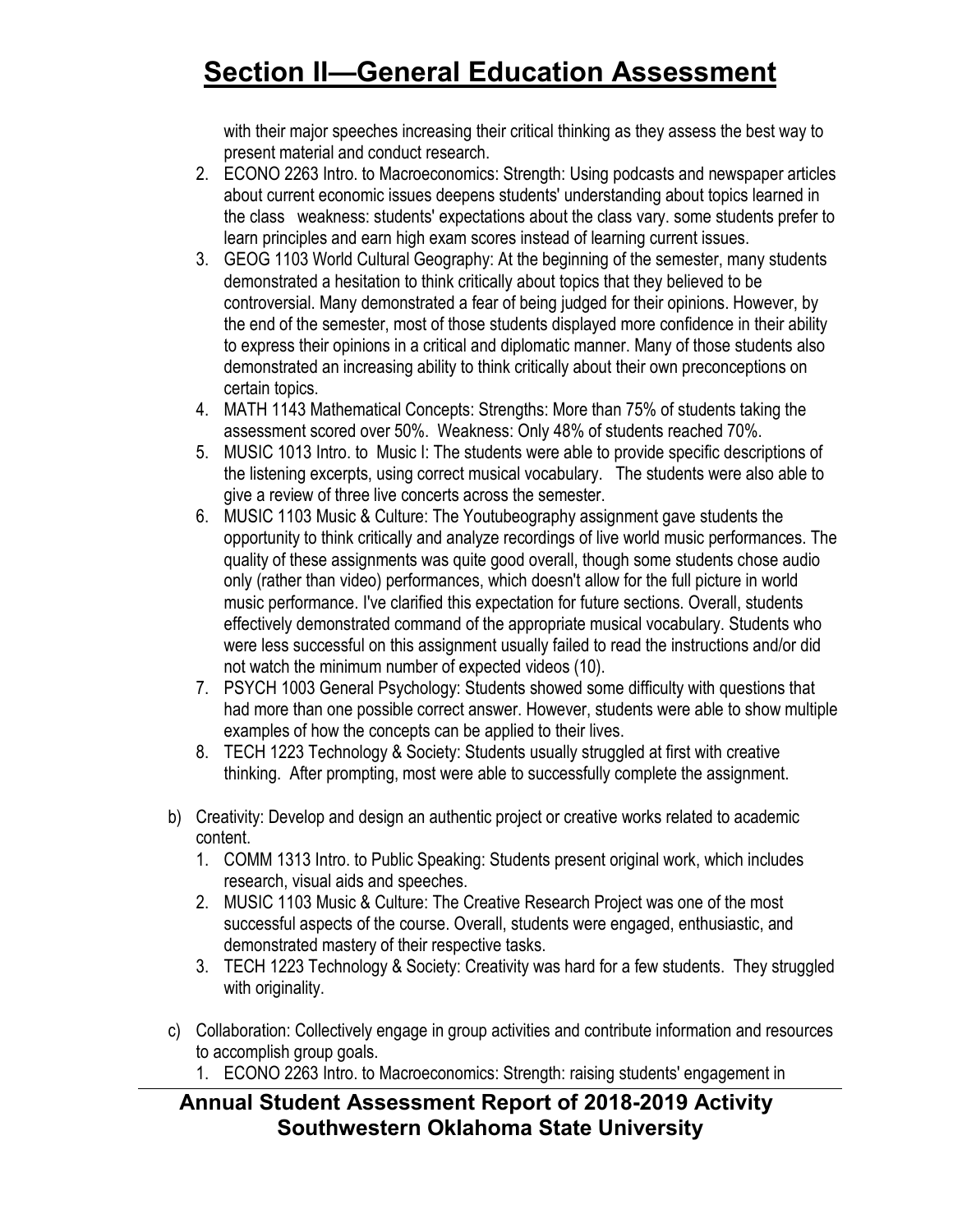classes and motivations weakness: some students left behind do not want to engage in group activity.

- 2. PSYCH 1003 General Psychology: Students were able to demonstrate understanding and appreciation of diverse views, and they were able to recognize the value of different theories or perspectives, depending on the specific context.
- 3. TECH 1223 Technology & Society: Most students did not have issues with communication as long as prompts were given and constraints were made clear. Some struggled to meet the stated constraints.
- d) Connection: Participate in community service activity and through self-reflection and investigation identify individually or collectively solutions to problems experienced by service site. (Did not apply to a General Education course that was assessed this academic year.)
- e) Communication: Communicate collective understanding of diverse views and integrate differing perspectives into a cohesive solution for real life circumstances.
	- 1. COMM 1313 Intro. to Public Speaking: Verbal and non-verbal skills are taught and practiced as well as cultural and intercultural communication skills.
	- 2. MATH 1143 Mathematical Concepts: Strengths: More than 75% of students taking the assessment scored over 50%. Weakness: Only 48% of students reached 70%.

### *II-7. Describe the evaluation of the general education assessment and any modifications made to assessment and teaching in response to the evaluation.*

The Assessment Committee continues efforts toward the review and use of both ETS Proficiency Profile results and a selection of General Education Course Assessment Reports completed according to the General Education Student Learning Outcome Assessment Rotation. Continuous Improvement sub-committee members agree on a Peer Review Method, make Continuous Improvement Recommendations, and suggest a timeline for changes to be implemented. Reports are shared with entities responsible for change. This evaluation yields the following:

### **Strengths:**

- 1. General Education Learner Outcomes are clearly identified for each course reviewed. Each course reviewed addressed between 3 and 5 items from the GELO list.
- 2. Method of assessment is given and in most cases the percentage of students passing the learner outcome is provided.
- 3. Ways to constructively use the collected assessment data is listed.

### **Weaknesses:**

- 1. It is unclear whether the percentage of students who passed the learner outcomes is based on the number of students who took the assessment or based on the total enrollment in the course.
- 2. For courses that rely on a pre-test and post-test assessment, there was no baseline given for the improvement.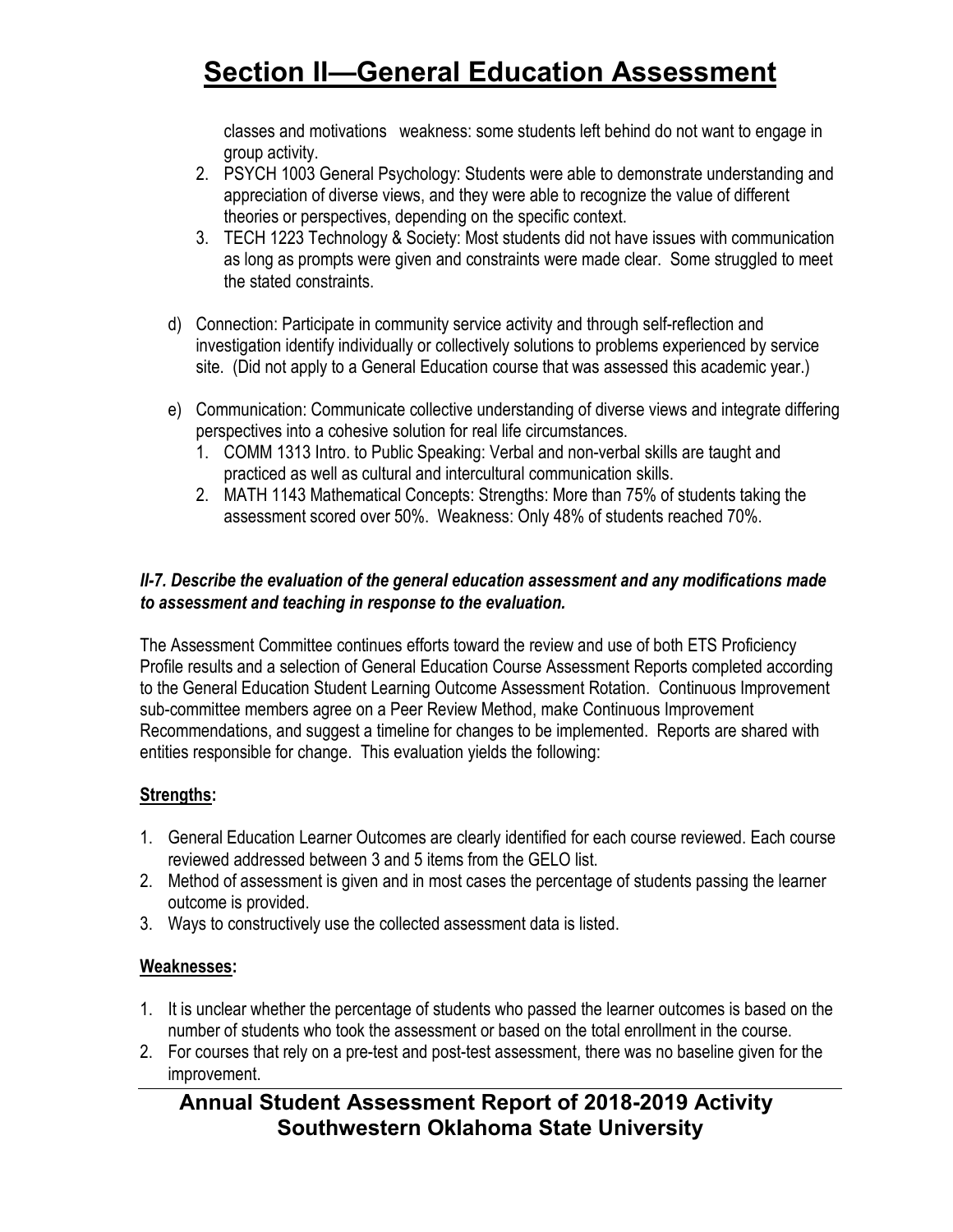- 3. The number of assessment tools used varies from course to course. Some reports based their findings on a single assessment tool using only a few questions, while other used multiple assignments over the course of the semester.
- 4. The frequency with which the various courses in the rotation are being assessed and reported is unclear.

### **Recommendations**:

- 1. Departments responsible for the GE Reports are encouraged to provide enough information to contextualize the Quantitative Data described in the report.
- 2. The committee recommends Chairs in General Education Departments coordinate with faculty teaching GE courses as to whether said course needs a GE Assessment Report in a given semester.
- 3. The committee recommends the Assessment/ITS looks into ways technological tools can be used to collect data more frequently. For example, certain assignments or quizzes given in a GE course could be flagged as GE Assessments. The data could be collected directly from the Canvas grade book and compiled into a report. This would eliminate the possibility of a report slipping through the cracks.

### **Response from Administration**:

We will encourage clarity and context.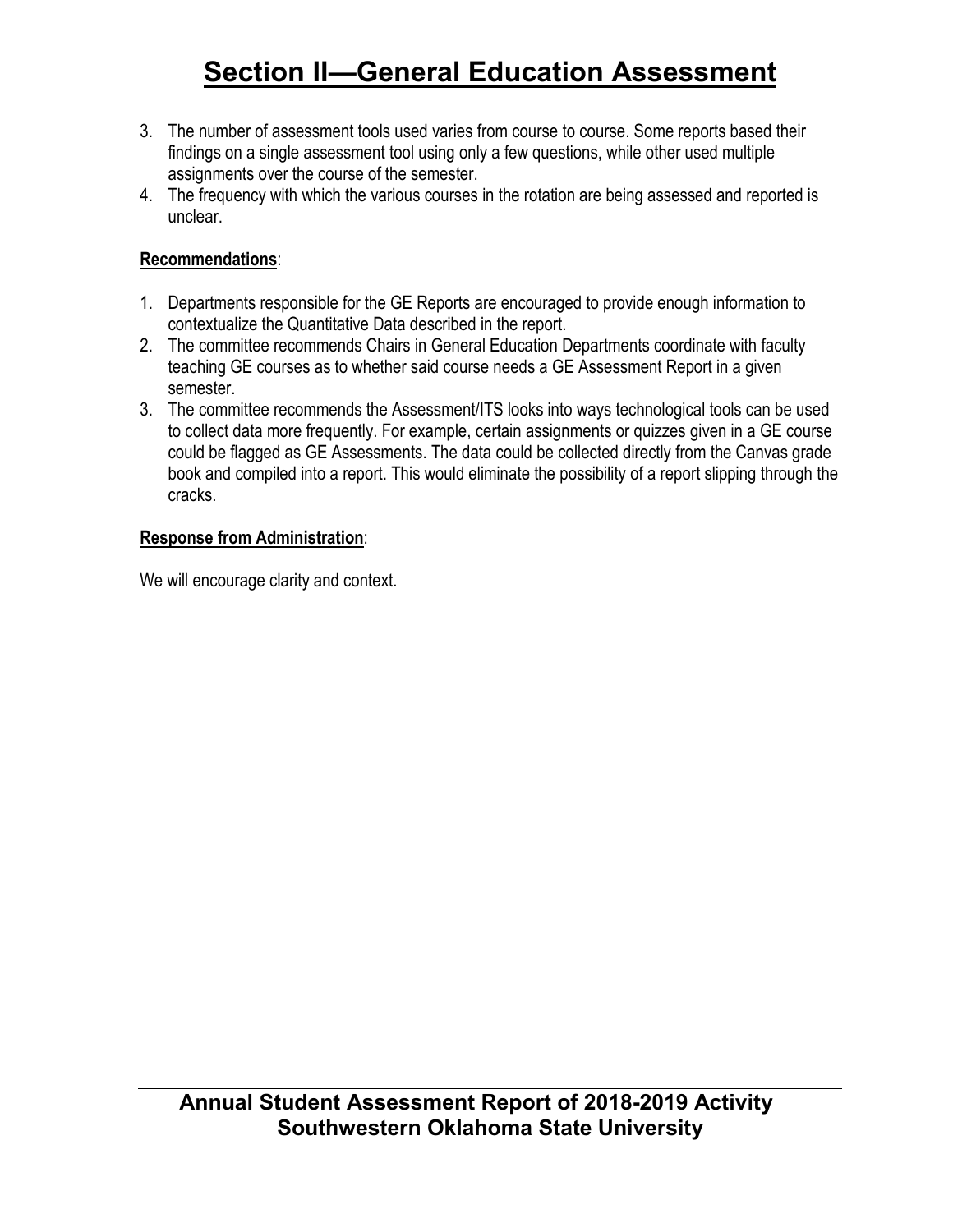### *ADMINISTERING ASSESSMENT*

**III-1. List, in table format, assessment measures and number of individuals assessed for each degree program. Include graduate programs if applicable to the institutional assessment plan.**

### **College of Arts and Sciences, Bachelor's Programs**

| Degree Program                   | <b>Assessment Measures</b>                                                                                   | No. |
|----------------------------------|--------------------------------------------------------------------------------------------------------------|-----|
| Art, Communication, & Theatre:   | Survey                                                                                                       | 22  |
| <b>Biological Sciences</b>       | Capstone, ETS Major Field Test, Exit Exam,<br><b>Oral Presentation</b>                                       | 30  |
| <b>Chemistry &amp; Physics</b>   |                                                                                                              |     |
| Chemistry                        | American Chemical Society Exams,<br>Capstone                                                                 | 11  |
| Physics, Engineering             | Capstone, Final Exam Performance in<br>Targeted Courses, Job Placement,<br><b>Graduate School Acceptance</b> | 5   |
| <b>Interdisciplinary Studies</b> | Various measures depending on learning<br>outcomes chosen by individual departments                          | 11  |
| Language & Literature, English   | Capstone, Exit Assessment, Exit Interview                                                                    | 11  |
| <b>Mathematics</b>               | Capstone                                                                                                     | 4   |
| <b>Music</b>                     |                                                                                                              |     |
| Music                            | Proficiency Exams, Recitals, Certification                                                                   | 4   |
| <b>Music Therapy</b>             | Exams                                                                                                        | 5   |
| <b>Social Sciences</b>           |                                                                                                              |     |
| <b>Criminal Justice</b>          | Project, Term Paper                                                                                          | 10  |
| History                          | Capstone                                                                                                     | 8   |
| <b>Political Science</b>         | Capstone                                                                                                     | 4   |

### **College of Associate and Applied Programs, Associate's Programs**

| Computer Science                    |                                 |  |  |  |  |
|-------------------------------------|---------------------------------|--|--|--|--|
| <b>Criminal Justice-Corrections</b> |                                 |  |  |  |  |
| <b>General Business</b>             | Curriculum-embedded assessments |  |  |  |  |
| <b>General Studies</b>              |                                 |  |  |  |  |
| <b>General Studies, Pre-Nursing</b> |                                 |  |  |  |  |

### **College of Pharmacy, Professional Program**

| Degree Program | <b>Assessment Measures</b>          | No.            |
|----------------|-------------------------------------|----------------|
| Pharm.D.       | North American Pharmacist Licensure | 7 <sub>h</sub> |
|                | Examination (NAPLEX), Multistate    |                |
|                | Pharmacy Jurisprudence Exam (MPJE)  |                |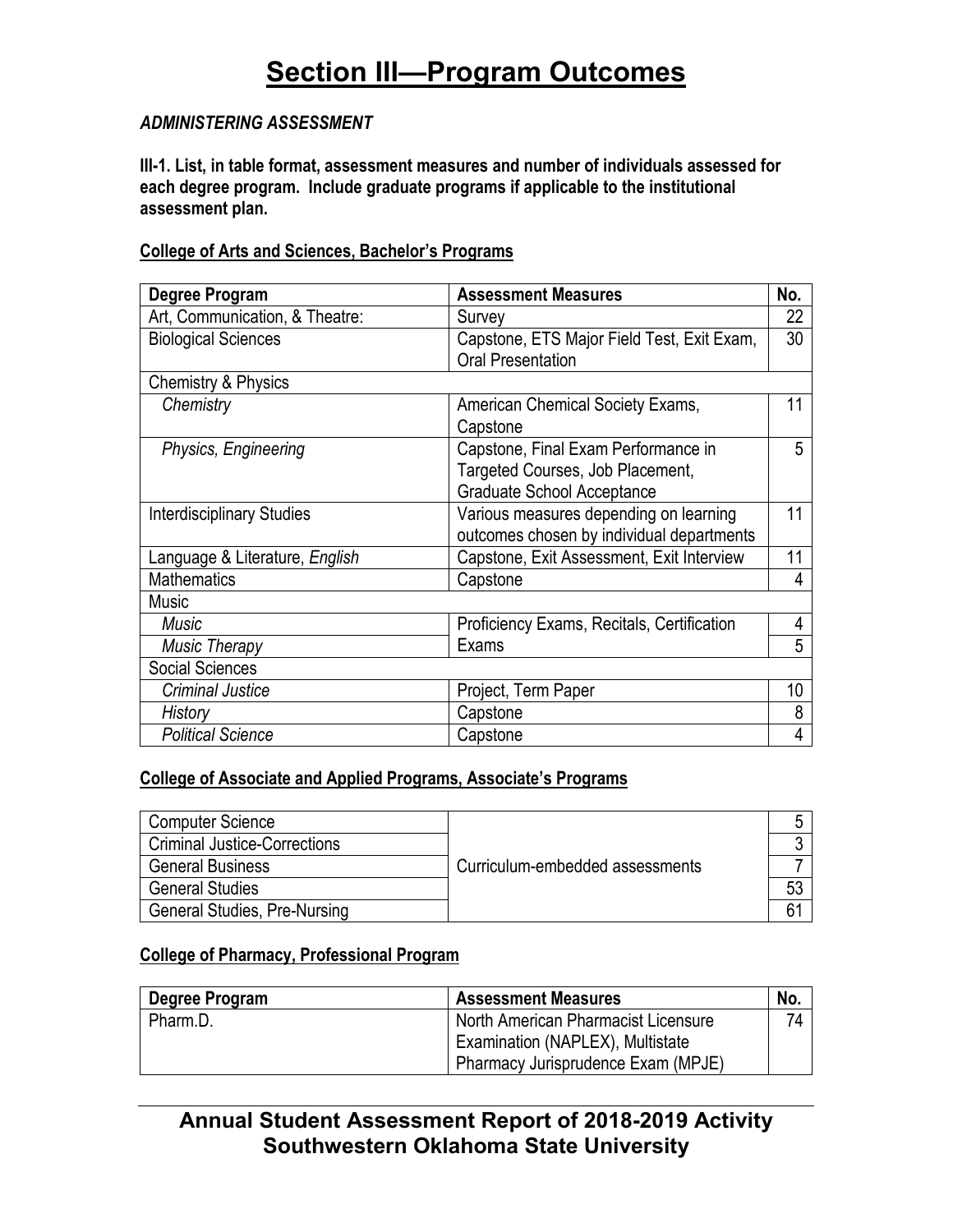### **College of Professional & Graduate Studies, Associate's Programs**

| Degree Program                  | <b>Assessment Measures</b>                  | No. |
|---------------------------------|---------------------------------------------|-----|
| <b>Medical Lab Technician</b>   | American Medical Technologists Registry     |     |
|                                 | Exam                                        |     |
| Occupational Therapy Asst.      | National Certification Exam (NBCOT)         |     |
| <b>Physical Therapist Asst.</b> | National Licensure Exam                     | 26  |
| Radiologic Technologies         | American Registry of Radiologic             |     |
|                                 | <b>Technologists Exam</b>                   |     |
| <b>Wildland Firefighting</b>    | Certification Exam, Exit Survey, Internship |     |
|                                 | Evaluation, Project                         |     |

### **College of Professional & Graduate Studies, Bachelor's Programs**

| Degree Program                            | <b>Assessment Measures</b>                                       | No.             |  |  |
|-------------------------------------------|------------------------------------------------------------------|-----------------|--|--|
| School of Behavioral Sciences & Education |                                                                  |                 |  |  |
| Education, Art                            |                                                                  | 0               |  |  |
| <b>Education, Early Childhood</b>         |                                                                  | 21              |  |  |
| <b>Education, Elementary</b>              |                                                                  | 47              |  |  |
| Education, English                        |                                                                  | 3               |  |  |
| Education, Health, P.E. & Rec.            | Oklahoma Professional Teaching                                   | 10 <sup>1</sup> |  |  |
| Education, History                        | Examination, Oklahoma Subject Area Test                          | 7               |  |  |
| Education, Math                           |                                                                  | 3               |  |  |
| <b>Education, Music</b>                   |                                                                  | 5               |  |  |
| <b>Education, Natural Science</b>         |                                                                  | 4               |  |  |
| <b>Education, Special Education</b>       |                                                                  |                 |  |  |
| <b>Exercise Science</b>                   | Pre & Post Assessments                                           | 30              |  |  |
| Parks and Rec. Management                 | Exit Interview, Internship Evaluation, Job<br>Placement, Project | 18              |  |  |
| Parks and Wildlife Law Enforcement        | Capstone, Exit Interview, Internship<br>Evaluation, Project      | 11              |  |  |
| Psychology                                | Exit Assessment, Exit Interview, Exit Survey                     | 26              |  |  |
| School of Business and Technology         |                                                                  |                 |  |  |
| Accounting                                |                                                                  | 30              |  |  |
| Entrepreneurship                          | Capstone, Exit Assessment, Exit Survey,                          | 4               |  |  |
| Finance                                   | <b>Graduate Tracking</b>                                         | 29              |  |  |
| Management                                |                                                                  | 34              |  |  |
| Marketing                                 |                                                                  | 23              |  |  |
| <b>Computer Science</b>                   | Capstone                                                         | 17              |  |  |
| Organizational Leadership                 | Capstone, Graduate Tracking                                      | 8               |  |  |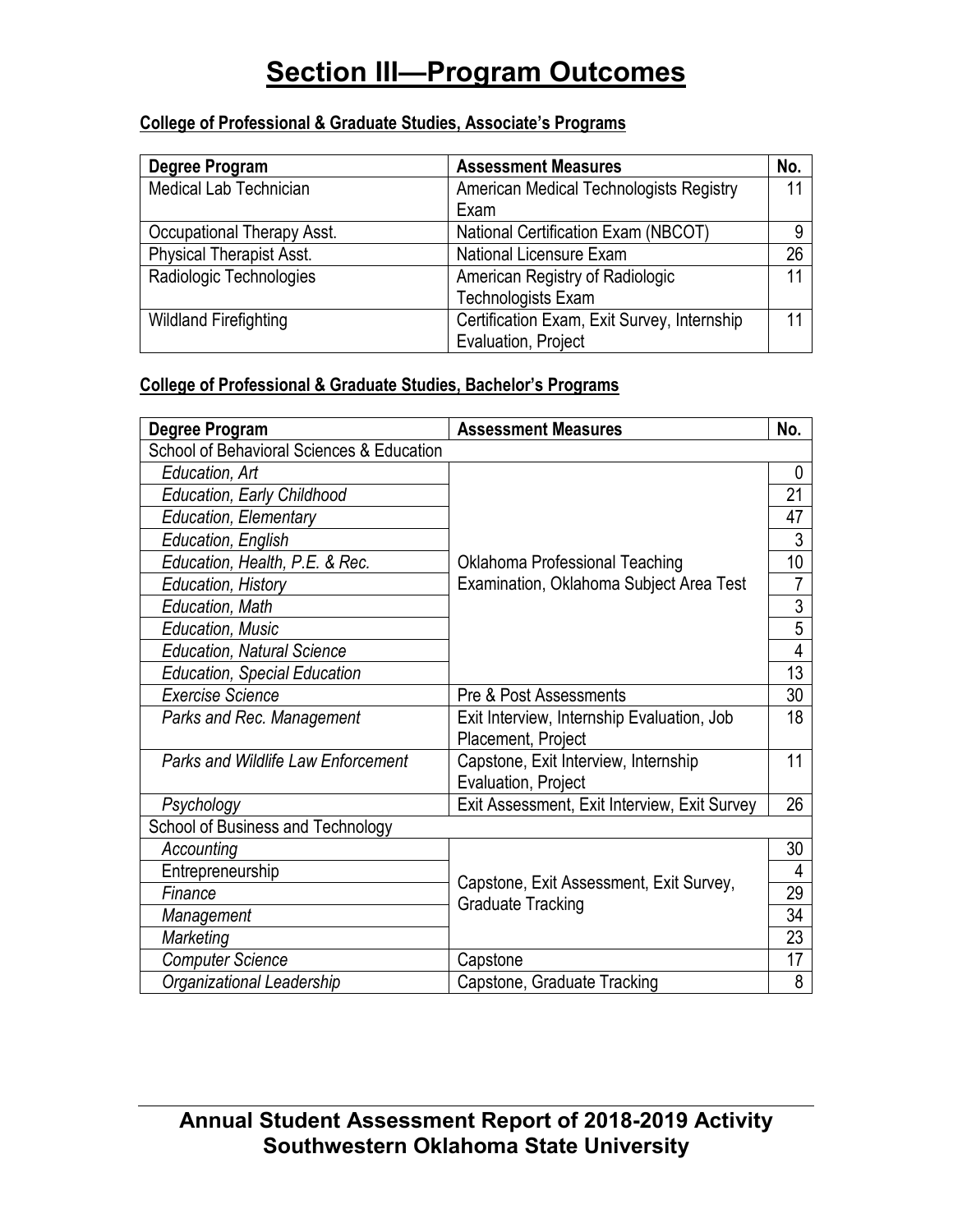### **College of Professional & Graduate Studies, Bachelor's Programs (cont.)**

| Degree Program                               | <b>Assessment Measures</b>                 | No. |
|----------------------------------------------|--------------------------------------------|-----|
| School of Business and Technology            |                                            |     |
| <b>Engineering Technology</b>                |                                            |     |
| <b>Computer Electronics</b>                  | National Certification Exam, Capstone,     | 2   |
|                                              | Projects                                   |     |
| Environmental                                | Exit Exam                                  |     |
| Manufacturing                                | <b>Certification Exam</b>                  | 29  |
| Industrial Technology                        |                                            |     |
| Electronics                                  | Exit Survey, Certification Exam            | 0   |
| Manufacturing                                | Exit Survey, Certification Exam            | 3   |
| School of Nursing and Allied Health Sciences |                                            |     |
| <b>Health Care Administration</b>            | Oral Reports, Essays, Internship, and      | 17  |
|                                              | Portfolio                                  |     |
| Health Info. Management                      | Capstone, National Certification Exam, Job | 9   |
|                                              | Placement                                  |     |
| <b>Health Sciences</b>                       | Oral Reports, Research Papers, Poster      | 39  |
|                                              | Presentations, Portfolios                  |     |
| Nursing, Professional/Traditional            | Nat. Council Licensure Exam for Reg.       | 43  |
|                                              | Nurses (NCLEX-RN), Job Placement           |     |
| Nursing, RN to BSN                           | <b>Job Placement</b>                       | 188 |

### **College of Professional & Graduate Studies, Master's Programs**

| Degree Program                         | <b>Assessment Measures</b>                    | No.            |
|----------------------------------------|-----------------------------------------------|----------------|
| <b>Business Administration</b>         | Capstone, Exit Assessment, Exit Survey,       | 36             |
|                                        | <b>Graduate Tracking</b>                      |                |
| <b>Education Administration</b>        | Oklahoma Subject Area Test, Capstone,         | 40             |
|                                        | Internship Evaluation, Portfolio, Exit Survey |                |
| Education, Art                         | Oklahoma Subject Area Test                    |                |
| Education, Classroom Teaching          | Oklahoma Subject Area Test                    | 6              |
| <b>Education, Community Counseling</b> | Capstone, Curriculum Embedded                 | 14             |
|                                        | Assessments, Practicum Evaluation,            |                |
|                                        | Oklahoma Subject Area Test                    |                |
| Education, Music                       | Oklahoma Subject Area Test                    | $\overline{2}$ |
| Education, Parks and Rec. Management   | Capstone, Exit Interview, Internship          | 4              |
|                                        | Evaluation                                    |                |
| <b>Education, Reading Specialist</b>   | Oklahoma Subject Area Test, Capstone,         | 5              |
|                                        | Internship Evaluation, Portfolio, Exit Survey |                |
| Education, School Psychology           | Capstone, Practicum Evaluation, Oklahoma      | 6              |
|                                        | <b>Subject Area Test</b>                      |                |
| <b>Education, School Psychometry</b>   | Capstone, Certification Exam (State),         | 19             |
|                                        | Graduate School Acceptance, Portfolio,        |                |
|                                        | <b>Practicum Evaluation</b>                   |                |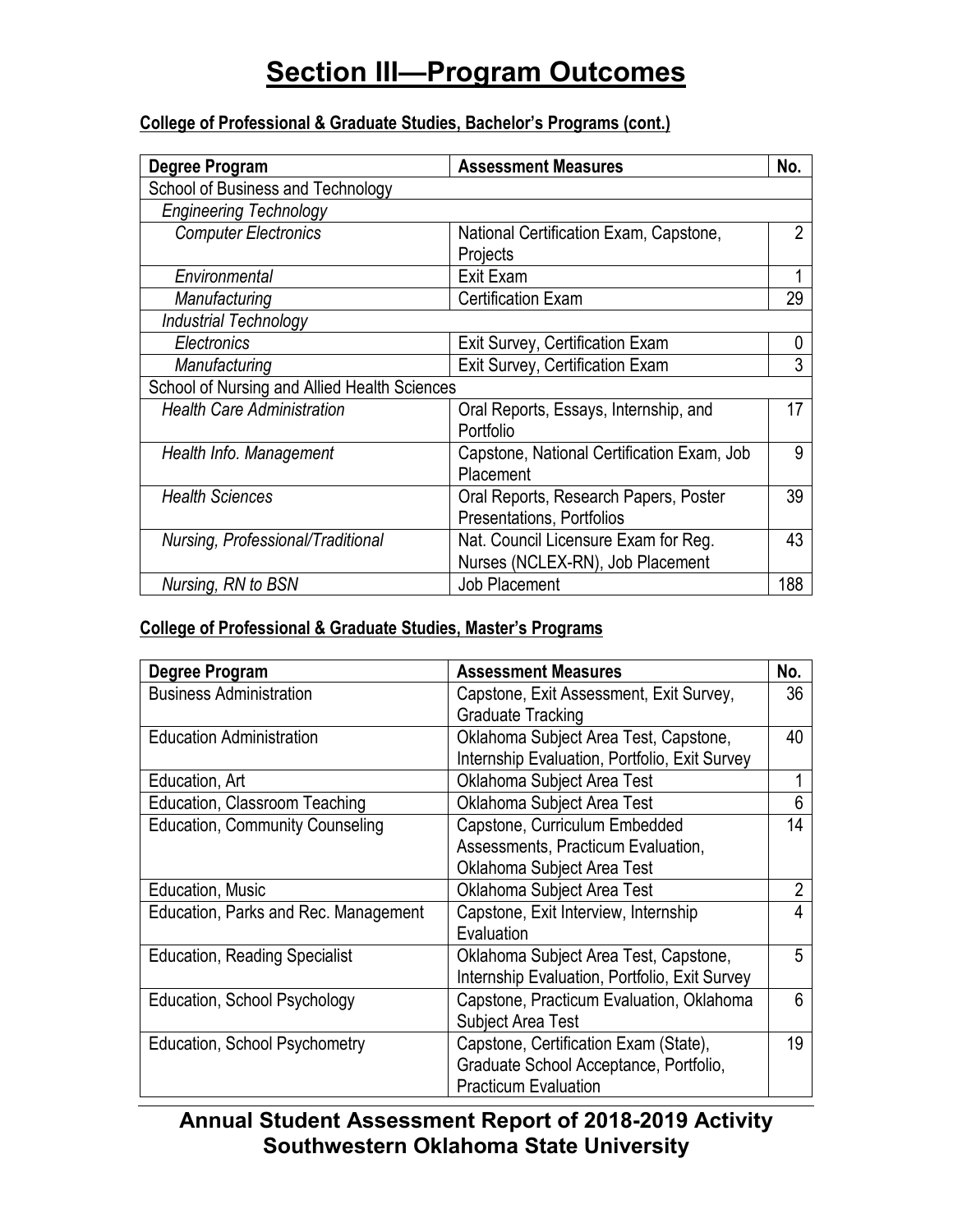### **College of Professional & Graduate Studies, Master's Programs (cont.)**

| <b>Education, Social Sciences</b>   | Oklahoma Subject Area Test             |    |
|-------------------------------------|----------------------------------------|----|
| <b>Education, Special Education</b> | Oklahoma Subject Area Test             |    |
| <b>Education, Sports Management</b> | Capstone, Internship                   | 17 |
| Health Informatics and Information  | Capstone, Research Thesis              |    |
| Management                          |                                        |    |
| Management                          | Capstone, Exit Assessment, Simulation  |    |
|                                     | Game, Exit Survey, Graduate Tracking   |    |
| Music Performance                   |                                        |    |
| Nursing                             | <b>Curriculum Embedded Assessments</b> | 37 |
| Sports Management                   | Capstone, Internship Evaluation        |    |

### *ANALYSES AND FINDINGS*

### *III-2. What were the analyses and findings from the program outcomes assessment?*

#### *College of Arts and Sciences, Bachelor's Programs*

Art, Communication & Theatre: Common themes from the exit survey were satisfaction with skills learned and hands-on experiences.

Biological Sciences:Over the last two semesters, the mean scores from the ETS Biology Major Field Test were up to 50% better than the nation scores, which is improved from 40% of two years ago.This indicates that the undergraduate curriculum is well-rounded and of considerable depth for preparing student to competitively enter post-graduate research and degree programs.

### Chemistry & Physics

 *Chemistry*: One of the BA degree recipients chose to attend graduate school at Rutgers. The other preferred to look for employment. On the Diagnostic of Undergraduate Chemistry Knowledge (DUCK) Exam provided by the American Chemical Society for graduating seniors, SWOSU B.A. Chemistry Seniors completing the exam in 2019 averaged 26.73, corresponding to the 28th percentile nationally. This reflects an increase of 1.23 points and 4 percentiles compared to 2018. This exam covers materials from all five divisions of chemistry encountered in upper level chemistry courses. BA Chemistry Majors, however, are not required to take all of these courses, and are subsequently never exposed to all of the material. A score in the 28th percentile thus reflects good retention of and the ability to apply fundamentals encountered in introductory coursework.

 *Physics Engineering:* Engineering Physics graduates from SWOSU are sought after by both potential employers and graduate schools. One graduate applied to and was accepted by the Physics Graduate Program at the University of Oklahoma. The remaining graduates found quick employment within the discipline.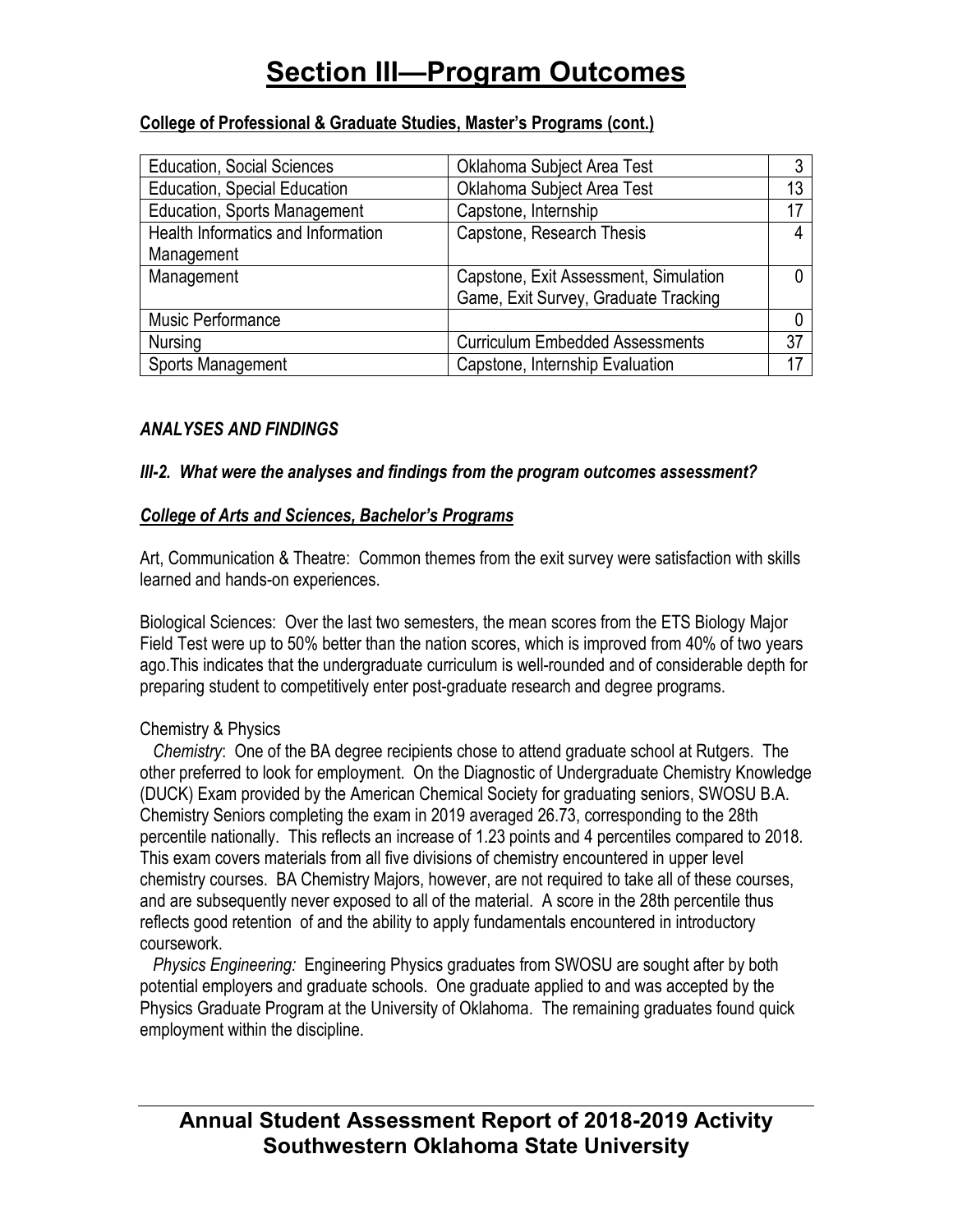Mathematics: By completing the capstone, graduates demonstrate an ability to take a goal, determine the resources at hand that would be applicable, and marshal these toward attaining the goal.

#### **Music**

 *Music*: Students earned a 74% pass rate on Proficiency Exams and Recitals. Vocal performance students place as finalists in state and regional competitions.

 *Music Therapy:* There was a 63% pass rate on Proficiency Exams and Recitals. Eight graduates passed the Music Therapy Board Certification exam.

### Social Sciences:

 *Criminal Justice:* Our top students (7) made presentations at a regional conference in San Antonio. They also won second place in the region in the Quiz Bowl Southwest Association of Criminal Justice competition.

 *History:* There was a 100% pass rate on the Capstone. Research abilities have improved since incorporating more research papers into courses. One student's capstone project won first place at the annual Phi Alpha Theta regional conference (National Honor Society).

*Political Science:* Graduates had a 100% pass rate on the Capstone. Research abilities have improved since incorporating more research papers into courses.

### **College of Pharmacy, Professional Program**

A high percentage of students consistently complete the program and pass licensure examinations (MPJE and NAPLEX), which are taken after graduation. MPJE and NAPLEX pass rates are regularly above the national average. Among December 2018 and May 2019 graduates who took licensure exams during the reporting period, 96% passed NAPLEX; 97% passed MPJE. MPJE data is reported only for those who took the exam with Oklahoma as the designated license state.

### **College of Professional & Graduate Studies, Associate's Programs**

 *Occupational Therapy Assistant:* At this date, the formal pass rate for the National Certification test (NBCOT) is still unclear as there are several students that haven't tested yet. Our advisory board continues to be complementary of our students and faculty. Currently, we graduated 16, but only 9 have taken the exam to date. Formal programmatic site review is scheduled for April 2020. Medical Laboratory Technician: The program earned a 100% pass rate on the national

certification examination. We enjoy 100% employment placement into the field.

 *Radiologic Technology:* Analysis was conducted after the 2017-2018 academic year. There was a 94% pass rate on the Registry Exam along with 100% job placement.

 *Physical Therapist Assistant*: So far there is a 96% pass rate on the licensure exam.

 *Wildland Firefighting:* There is a 100 percent pass rate on the certification exam as well as the other assessments. All graduates of the program demonstrated a high level of competence within the field of Wildland Firefighting and were highly recruited by various agencies associated with the field.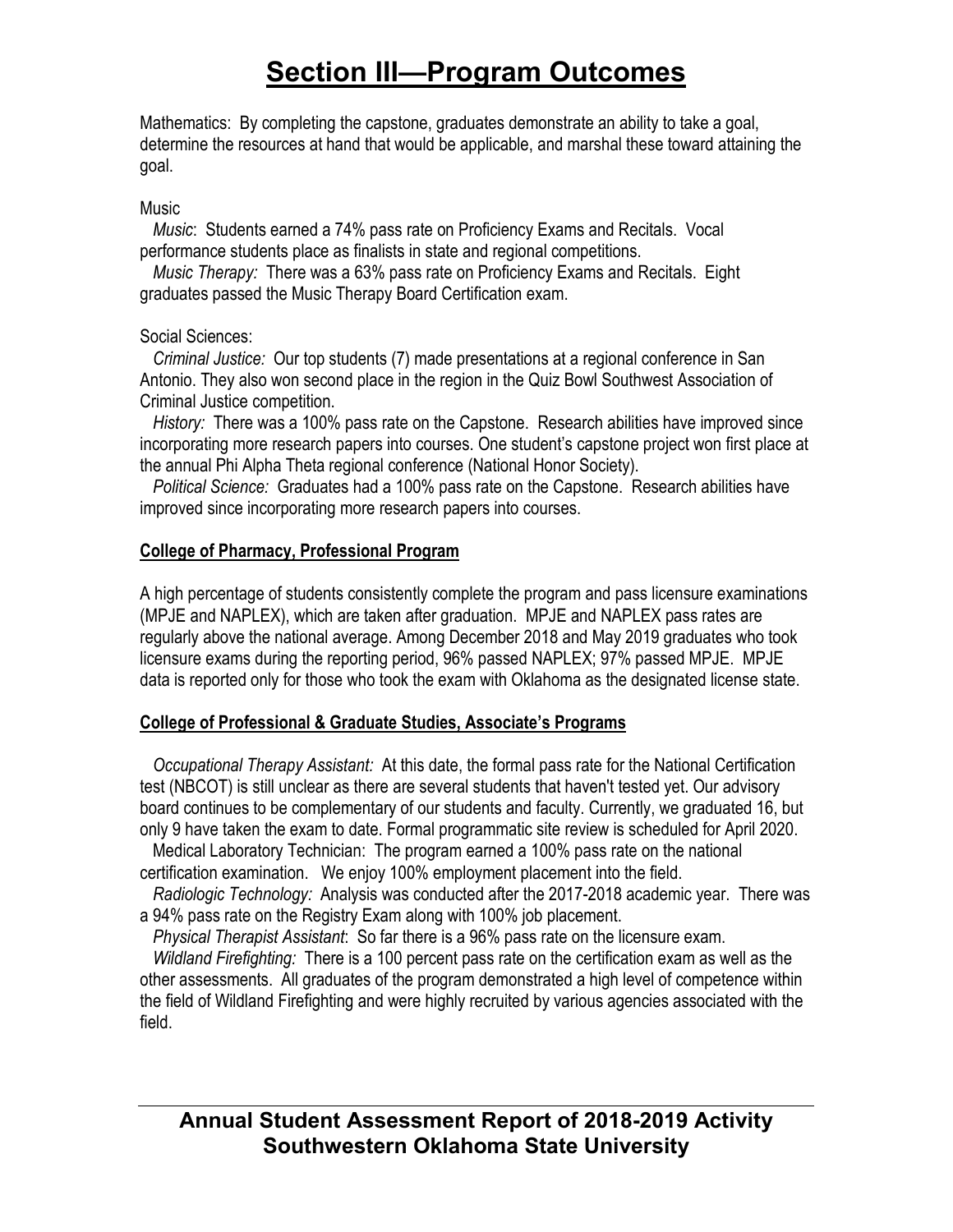#### **College of Professional & Graduate Studies, Bachelor's Programs**

#### School of Behavioral Sciences & Education

 *Education:* Overall, there was a 78% pass rate on the Oklahoma Professional Teaching Exam and a 62% pass rate on the Oklahoma Subject Area Tests. Faculty are undergoing a curriculum alignment process as part of our continuous improvement model for CAEP accreditation. We expect to see growth in enrollment as well as higher levels of success as a result.

 *Education, Early Childhood:* Graduates received a 33 percent pass rate this year on certification tests.

 *Education, Elementary Education:* Certification test results reveal a 78 percent pass rate from both Subtests 1 and 2.

 *Education, English*: Students earned a 100 percent pass rate on the certification exam. *Education, Health & Physical Education:* There was a 40 percent success rate on the certification exam.

 *Education, History*: All of our history education graduates have passed all state certification exams and have been hired witin the first year of graduation. The National Council for the Social Science granted national recognition to our History Education program in the summer of 2019.

*Education, Music:* Graduates earned a 100 percent pass rate on the OSAT, and a 73% pass rate on all other assessments.

 *Education, Natural Science:* There was an 83 percent success rate on the certification exams. *Education, Special Education:* Certification test results reveal a 69 percent success rate.

 *Parks and Recreation Management:* There is a 100 percent pass rate on all assessments. All graduates of the program demonstrated a high level of competence within the field of Wildland Firefighting and were highly recruited by various agencies associated with the field.

 *Parks and Wildlife Law Enforcement:* There is a 100 percent pass rate on all assessments. All graduates of the program demonstrated a high level of competence within the field of Wildland Firefighting and were highly recruited by various agencies associated with the field.

 *Psychology:* There is a 100% passrate on all assessments. All graduates demonstrated a satisfactory level of comprehension and competency of the major's theories, concepts, and applications associated with the field of Psychology.

#### School of Business & Technology

 *School of Business*: Dobson SBT's curriculum is aimed directly at its mission to "develop students' ability to think critically and creatively, solve problems, adhere to ethical principles, value diversity, and communicate effectively." Dobson SBT's business programs cover the Common Professional Core areas. However, due to the results of the Common Professional Core (CPC) exit exam, global dimensions of business, introductory marketing, and information management systems are currently identified as students' problem areas. A curriculum review occurred in Fall 2017 and is being implemented in Fall 2019. Using the same broad spectrum as in the past, Dobson SBT continuously gathers information from students, faculty, and Advisory Board to determine how to address the problem areas. Committees covering each of the five undergraduate business areas examined the curricula and made suggestions concerning changes. The changes were discussed by the business faculty and are currently being implemented. Business ethics was previously identified as a problem area for our students in the CPC exam. We have made curriculum changes in response to this including adding a business ethics course to our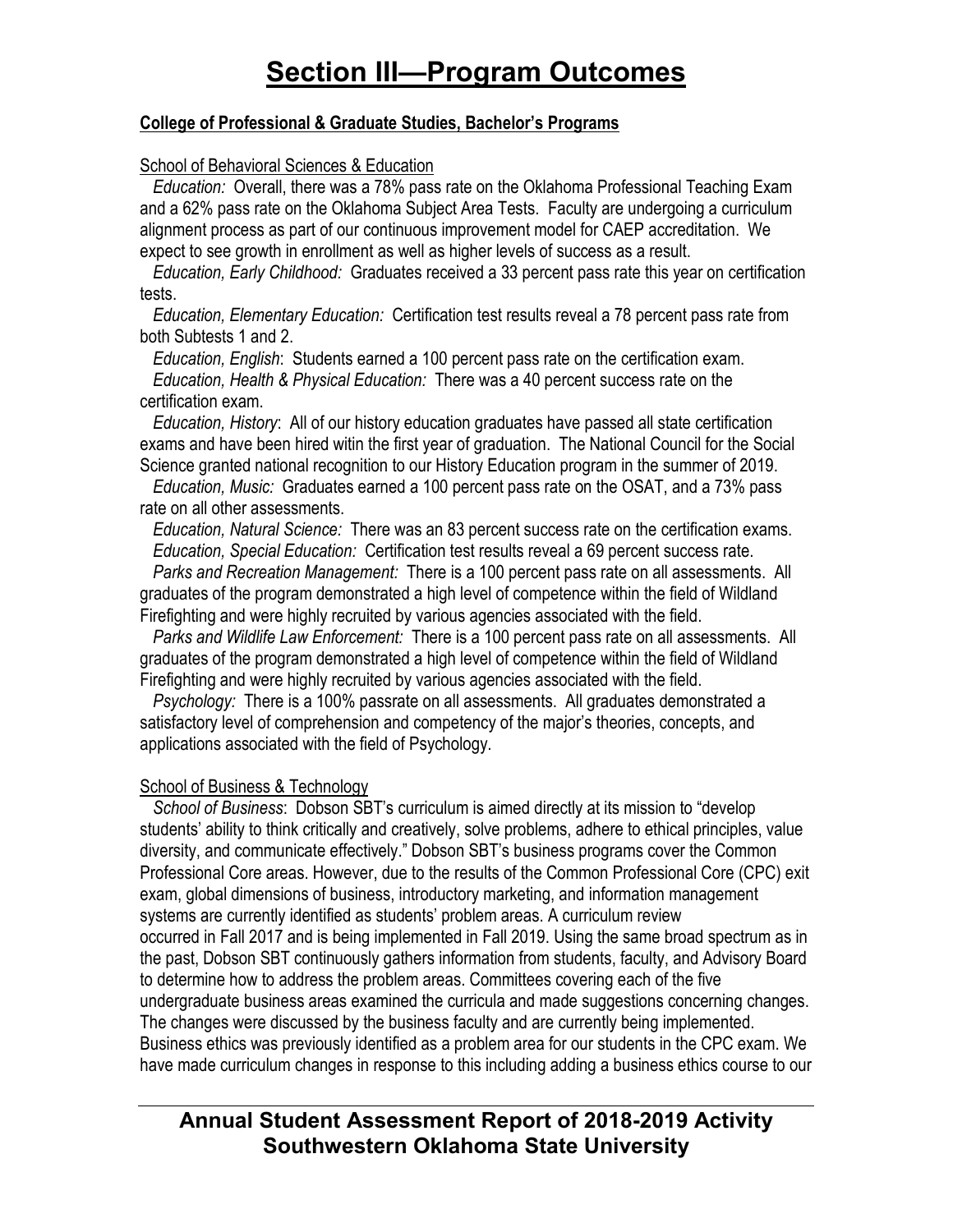professional business core. Our students are now scoring above average on the CPC exam in this area.

 *Computer Science:* High involvement of students in research, internships, and other extracurricular activities is evidence of the success of the Computer Science programs. There is a high level of activity of the Computer Club.. Over the past year, our students have placed in the following competitions:

| <b>Place</b>    | Event                                          |
|-----------------|------------------------------------------------|
| 2nd             | Code Jam                                       |
| 2 <sub>nd</sub> | Computer-Generated Art (People's Choice Award) |
| 3 <sub>rd</sub> | Games Design                                   |
| 1st             | Programming                                    |

In the determinate problem competition, OU and SWOSU were in the same division. SWOSU's completion time was four times faster than OU's or any of the other seven teams in the track, including graduate students. At the HPC Competition, SWOSU assisted a former faculty members who now teaches at Moore Norman Technology Center finish within a few seconds of OU undergraduate team for the determinate problem. The Computer Club hosts two gaming competitions each year (one per semester).

*Engineering Technology*

 *Computer Electronics:* The outcomes of assessment reflect that not all students were able to apply electrical theory to solve issues with electrical circuits.

 *Environmental:* The student passed the Exit Exam. Students' knowledge of SDS sheets remains high and knowledge of federal law is high. It also apparent that students understand how to evaluate accident situations. However different educational strategies will need to be developed to increase learning in the area of environmental ethics.

 *Manufacturing:* There was a pass rate of 24% on the certification exam. There is a need to place greater emphasis on areas of simulation/engineering design analysis and concurrent engineering, review integrated product development (concurrent engineering) with students, maintain proficiency in process design and development by addressing additive manufacturing in the curriculum and updating lab equipment to meet industry standards, and increase students' ability to apply their knowledge of cutting tool technology.

*Industrial Technology*

 *Manufacturing:* There was a 33% pass rate on the certification exam.

### School of Nursing and Allied Health Sciences

 *Health Care Administration*: Students are complementary of our faculty, coursework, and experiences.

 *Health Information Management*: we raised our 1st time pass rate for the RHIA credentialing exam from a 68% in 2017-2018 to an 89% and the overall pass rate from an 84% to an 89%. We also passed the CAHIIM annual program review at 100% with no areas for concern.

 *Health Sciences*: Students are complementary about our faculty, coursework, and experiences. Our Health Statistics course enables student to actively perform research and present their finding on an annual basis through poster presentation. Our Cultural Competence course allows student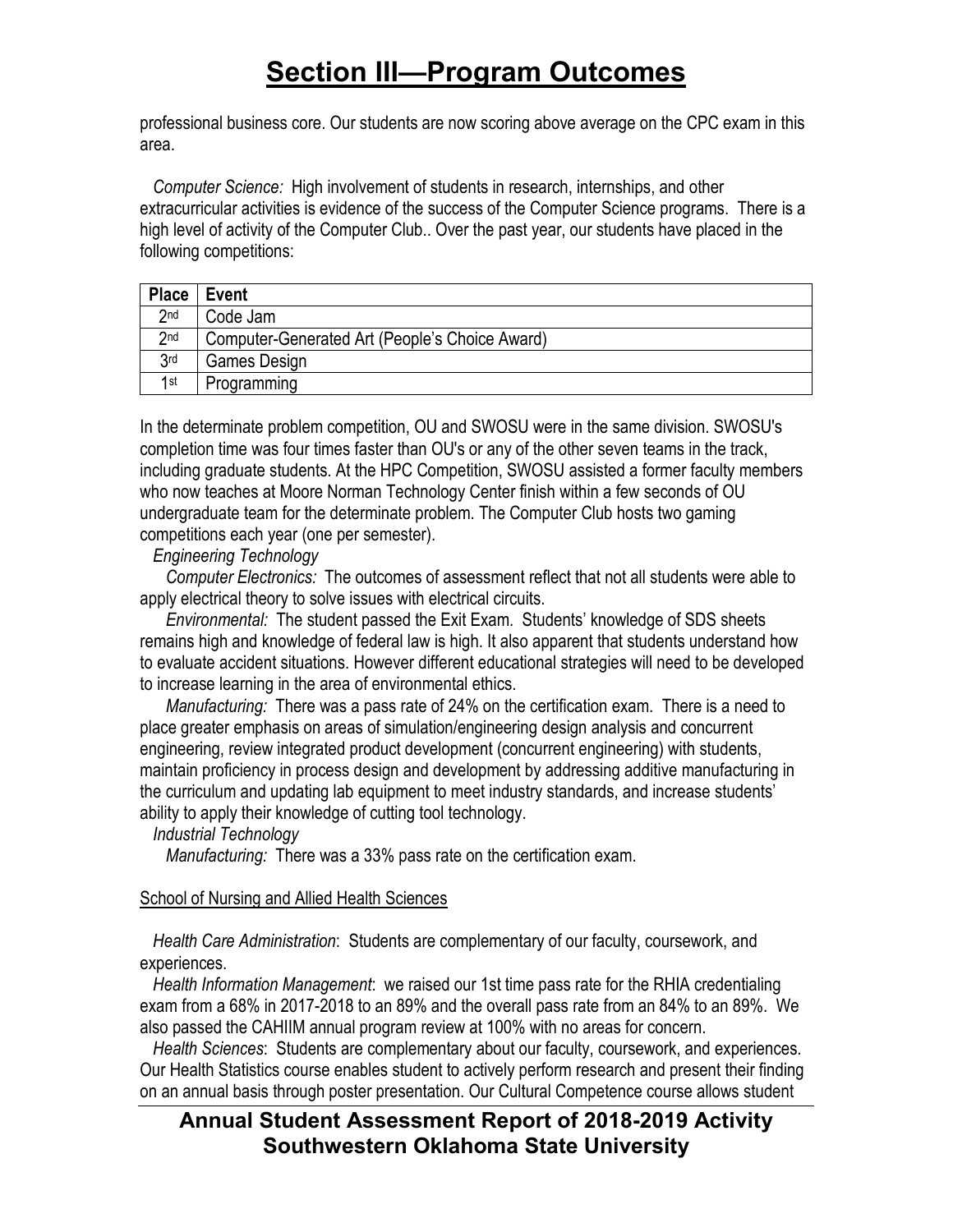the opportunity to participate in a service learning project that puts into practice the objectives learned in the course as well as fostering life-long volunteerism.

 *Nursing, Professional/Traditional*: There was an 88% pass rate on the NCLEX-RN licensing exam, which is a slight decline.

 *Nursing, RN to BSN:* There is a 96% success rate in job placement. Our enrollment numbers are down. There is difficulty getting students accepted into the program and university in a timely manner and before students choose to go elsewhere. We are hoping to streamline this process to build our numbers back up.

### **College of Professional & Graduate Studies, Master's Programs**

 *Business Administration and Management:* Students earned a 100% pass rate on the Capstone, and a 94% pass rate on the Exit Assessment.

 *Education Administration*: So far there is a 59% pass rate on the OSAT, and a 100% pass rate on all other assessment.

 *Education, Community Counseling:* The analyses indicated that students were struggling with case conceptualization in Theories and Techniques of Counseling. However, students continue to have extremely high pass rates on the National Counselor Exam.

 *Education, Parks and Recreation Management:* All graduates earned a 100% pass rate on all assessments, demonstrated a high level of competence, and were highly recruited by various agencies in the field.

 *Education, Reading Specialist:* Graduates earned a 100% pass rate on the OSAT.

*Health Information Management:* Students had a 100% pass rate on assessments.

 *Nursing*: A change in leadership disrupted normal data collection. Faculty are getting feedback from graduates and attempting to recover data.

 *School Counseling:* There was a 100% pass rate on all assessments demonstrating a very high rate of mastery. The capstone exam provided feedback regarding gaps in the curriculum. One weak area of this assessment was in the area of human development.

 *School Psychology:* All students took the Praxis exam in School Psychology (national examination). The state and national criterion score is 147. All students exceeded this score; the mean score was 164. All students successfully completed a 1200 hour internship and received above satisfactory evaluations from their field supervisors.

 *School Psychometry:* There was a 100% pass rate on all assessments except the OSAT, which was 95%.

### *III-3. What instructional changes occurred or are planned in the programs in response to program outcomes assessment?*

### *College of Arts and Sciences, Bachelor's Programs*

Art, Communication & Theatre: New equipment for the Mac media lab was purchased. Students said most of the companies visited used Apple products and that it's important to continue to update technology.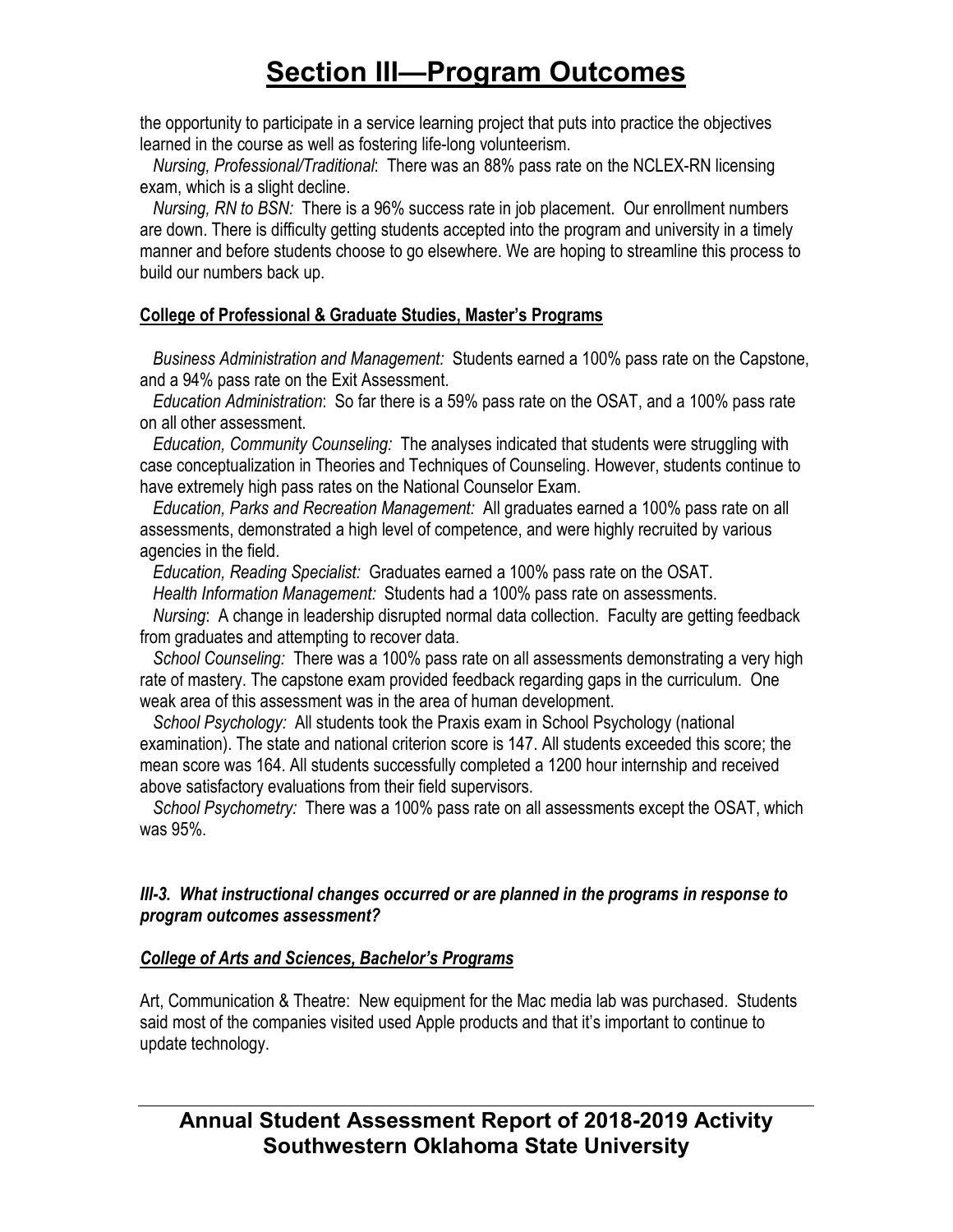Biological Sciences:An area where we focus continual revision and curricular development exists at the entry level majors' courses because many entering college students are ill-prepared for the rigors of science practice and mastery of content knowledge, and that formative process will continue. Another area that we are currently working on is a revision of the design, intent, and rubric of the poster presentations in the capstone course. The goal would be to synchronize the expectations and outcomes we are seeking from our graduating seniors across years of instructors.

#### Chemistry and Physics:

 *Chemistry:* A course offering is planned in Scientific Ethics. All students performing research within NIH or NSF sponsored research projects will be required to take this course.

Interdisciplinary Studies: An Exit Survey is planned for 2020.

Mathematics: Instructors are encouraged by the chair to incorporate at least some inquiry based learning units into various courses.

Music: New Zoom technology allows for distance education. The computer lab has been updated through funding from the Berrong Endowment. Other equipment has also been updated. All of these updates will enhance student learning.

### Social Sciences

 *History:* Faculty are working to implement more research assignments in upper division courses. There is also a concern that more non-Western world history courses would benefit our students.

 *Political Science:* We are currently revising the program to streatline the requirements so that students can graduate on time.

### **College of Professional & Graduate Studies, Associate's Programs**

 *Occupational Therapy Assistant:* Our faculty are currently working on completing the Certification of Online Instructors and Online Rubric Training modules in order to teach one class each semester in an online format. This change is warranted and requested by students to facilitate more hands-on learning.

 *Medical Laboratory Technician:* As the program migrates to the Weatherford campus, instruction for all MLT courses can be made by one instructor as support courses are taught by faculty in other departments.

 *Physical Therapist Assistant:* For the 2018-2019 academic year, we implemented all face-to-face skills checkouts, new textbook for Threats to Basic Human Needs, and honing our technology skills with ZOOM, as expected. These changes resulted in a higher overall pass rate on the FSBPT licensure exam. For the 2019-2020 academic year, we are raising the passing score on all exams to 75% as encouraged by our advisory boards.

 *Radiologic Technology:* Faculty have identified the need refresh students during their clinical semesters with information that was studied in didactic semesters. Results on the registry prompted raising the minimum GPA for application to 2.5. We have also implemented the HESI entrance exam as a part of the application.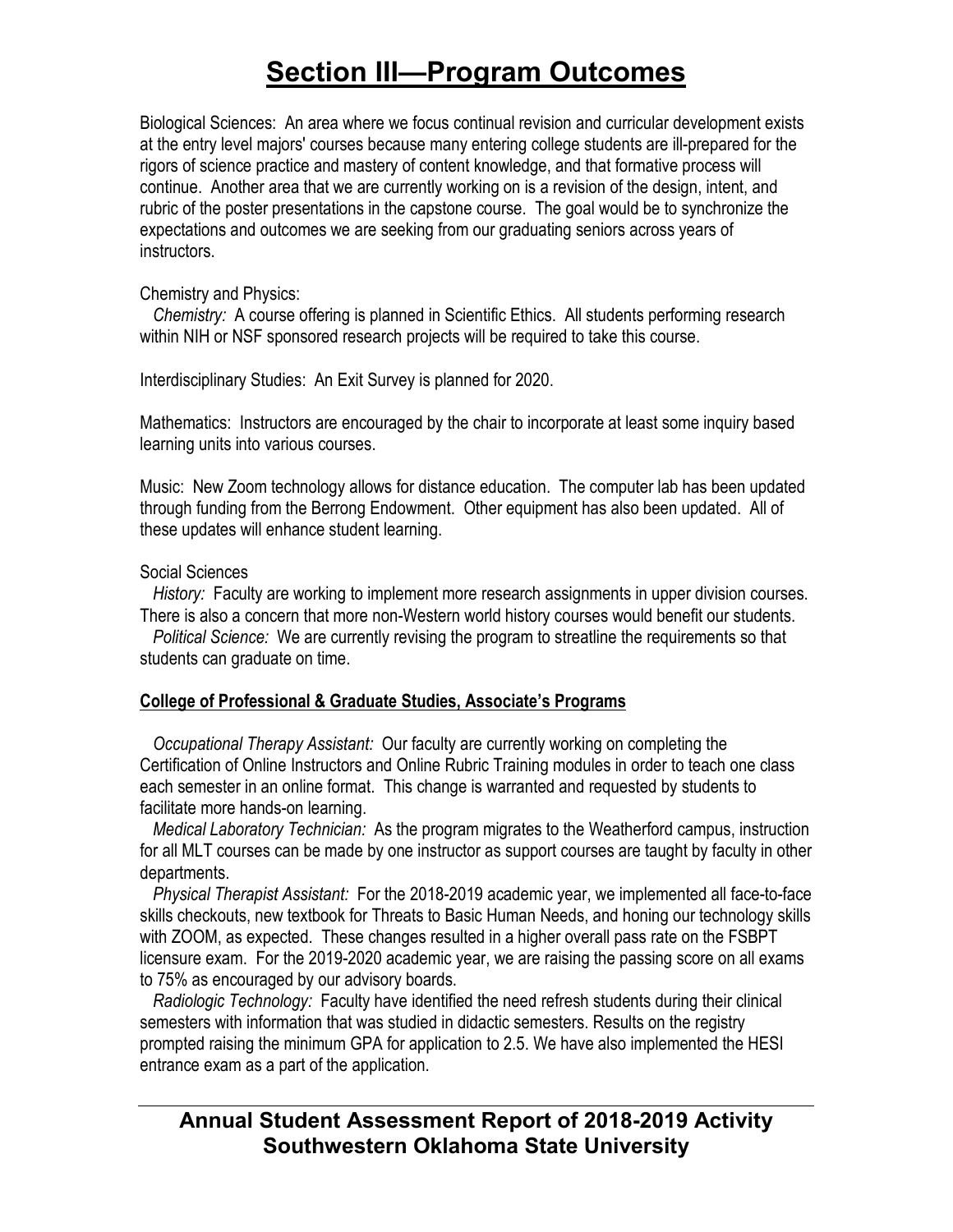### **College of Professional & Graduate Studies, Bachelor's Programs**

#### School of Behavioral Sciences and Education

 *Education:* Success rates on some OSAT's have been unacceptable. With efforts in course revision and program realignment, we expect to see great improvement.

 *Education, Early Childhood:* We have added an Early Childhood Specialist to our faculty to coordinate the program.

 *Education, Music:* New Zoom technology allows for distance education. The computer lab has been updated through funding from the Berrong Endowment. Other equipment has also been updated. All of these updates will enhance student learning.

### School of Business & Technology

 *School of Business:* Due to the results of the Common Professional Core (CPC) exit exam, changes in the plans of study for the five undergraduate business degrees occurred in the CPC, as well as in the upper level requirements for each major. The Bachelor in Business Administration (BBA) degrees have five options: accounting, finance, entrepreneurship, management, and marketing. Five committees, made up of faculty members who taught in

each of the five BBA areas, met several times over 2017-18 to discuss and agree on the new plans of study. Additionally, changes in General Education requirements have been submitted on the same program modifications. The new plans of study are being implemented in Fall 2019. To gather better data in the business core, both formative and summative rubric assessments will be implemented in the following courses: ENTRP 3423 Business Communication, MNGMT 4923 Strategic Management and Policy, MNGMT 5533 Management and Organization Behavior, MNGMT 5923 Business Strategy and Policy.

 *Computer Science:* Computer Science faculty added and deleted courses throughout the 2018- 2019 academic year as necessary to meet the constantly changing field of computer science and student needs. In Fall 2018, computer science faculty group revised the computer science degree plan. The new degree was approved by OSHRE and ready for Fall 2019.

### *Engineering Technology:*

 *Computer Electronics:* Students need clear instructions about project guidelines. Stressing project guidelines will provide a more accurate analysis of the student's technical knowledge.

 *Manufacturing:* A couple of courses will be redesigned to include cutting tool technology theory and application, and a couple of courses will add topics related to concurrent engineering.

*Industrial Technology:* 

 *Manufacturing:* We have refocused our coursework to add refreshers to the ProCert course work.

### **School of Nursing and Allied Health Sciences**

 *Health Care Administration*: Students are complementary of our faculty, coursework, and experiences.

 *Health Information Management:* Areas of concern from the low pass rate from 2017-2018 were identified and changes were made to the curriculum and the exam prep review course. Additional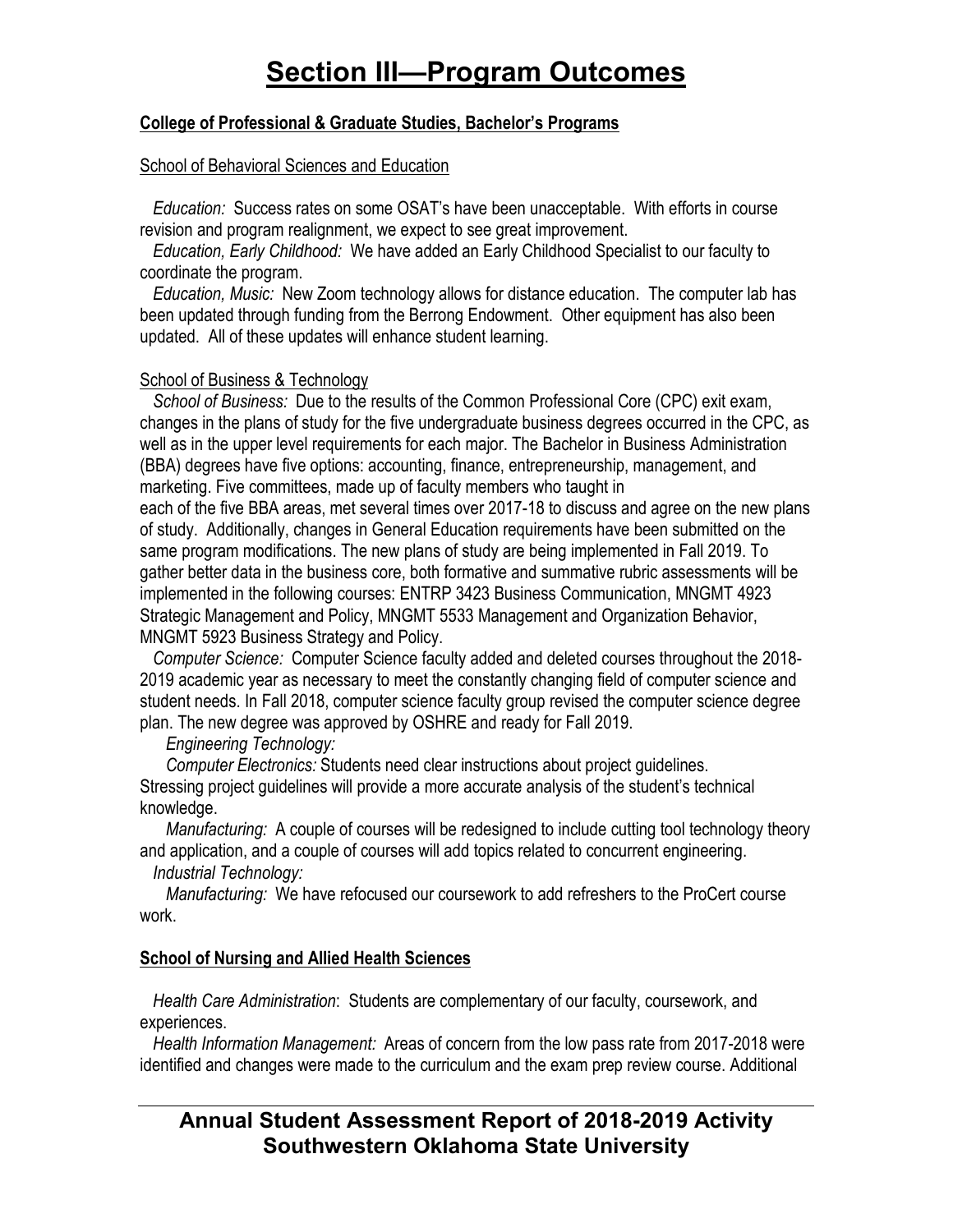changes were made to the management practicum placement process. In 2019-2020 a major curriculum change is required by CAHIIM and will be completed prior to Fall 2021.

 *Health Sciences*: We are currently looking at program, course, and learning outcomes to map areas of assessment.

 *Nursing, Professional/Traditional*: We are evaluating areas of weakness and targeting the curriculum to strengthen those areas.

 *Nursing, RN to BSN:* We are hoping to streamline the program acceptance process to build our enrollment numbers back up.

### **College of Professional & Graduate Studies, Master's Programs**

 *Business Administration*: A curriculum review occurred in Fall 2017 and will be implemented in Fall 2019.

 *Education, Community Counseling:* In an effort to better prepare students for the licensure exam, we are adding additional case study assignments.

 *Education, School Psychometry:* Based on the evaluation of assessment results, it appeared that students did not fully understand response to intervention and curriculum based measurement. Therefore, EDPSY 5563: Special Diagnostic Methods was completely restructured to ensure they were given a solid foundation in these areas. An assignment was added and incorporated into the program assessment data for reading intervention. Embedded within this course is a field-based experience where students are required to complete a survey specific-level curriculum based assessment in the basic skill areas of reading and math. For each assessment, a report is written that summarizes the results of the survey-level assessment and includes a graphic representation of the data as well as goal statements for each skill area. Graduate students work with the student and monitor the progress toward the goal for at least four weeks in order to provide an effective assessment of the impact on student learning. An additional case study assignment was also added to the practicum course to provide more practice in report writing and instructional interventions. This particular case study assignment requires two case study analysis. One requires a standard comprehensive battery of assessments and the other one requires nontraditional assessment using Curriculum Based Assessment and ongoing progress monitoring to determine effectiveness of the selected evidence-based intervention. This has been a very rewarding assignment as many students are able to make significant progress with the students they are working with over the course of the semester.

 *Health Information Management:* A curriculum revision was made to the program. Faculty replaced two courses with two new courses. New admission criteria was added to the program to meet accreditation standards. The program applied for accreditation in April 2019 and was awarded candidacy status. The program is currently going through a self-study which is due in April 2020.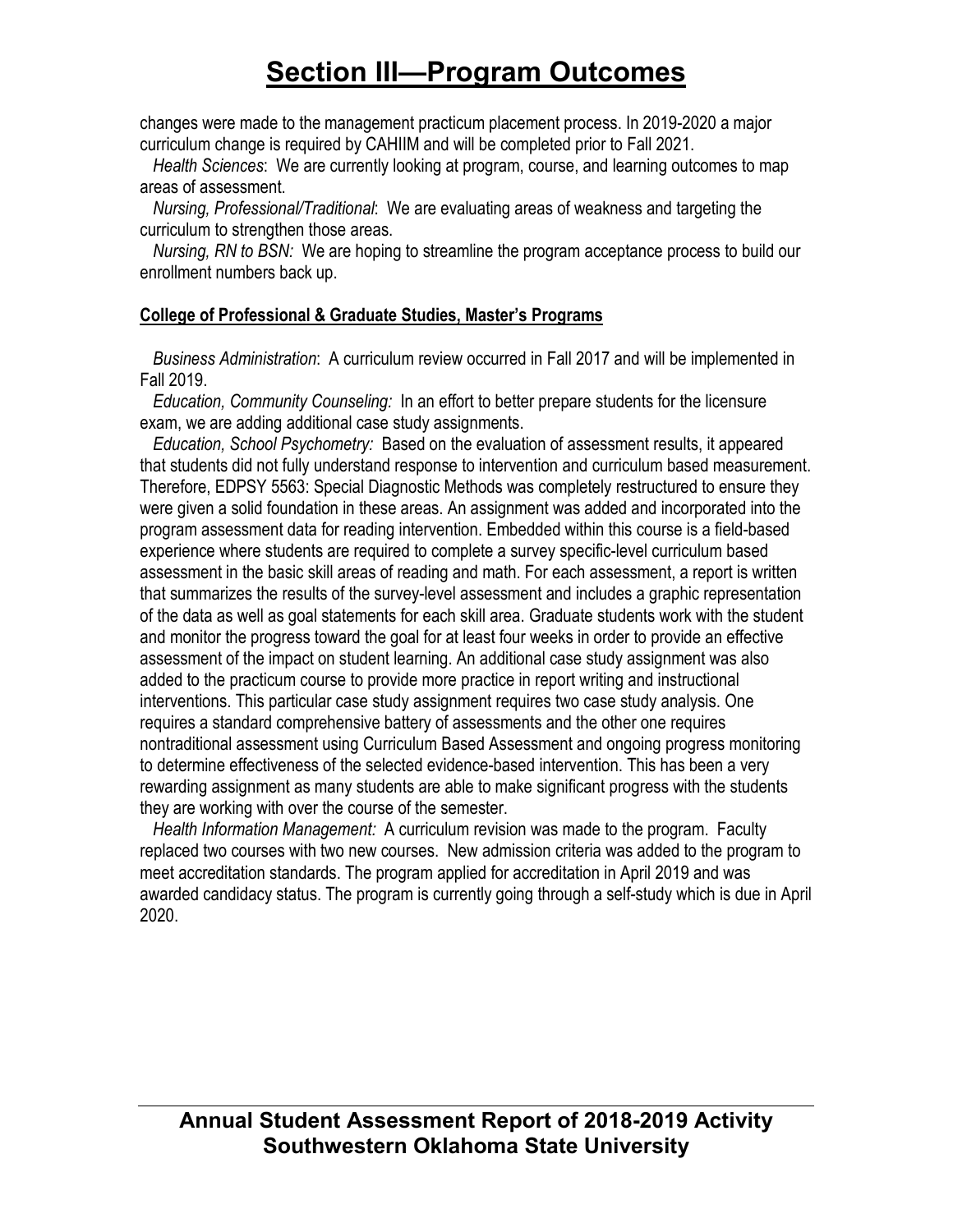### *ADMINISTRATION OF ASSESSMENT*

### *IV-1. What assessments were used and how were the students selected?*

Students are offered the opportunity to evaluate courses they are enrolled in every semester. Firstyear and senior students were invited to complete the National Survey of Student Engagement (NSSE) in Spring 2019. Sophomores, juniors, and graduate students were asked to complete the Noel-Levitz Student Satisfaction Inventory (SSI), which last administer during the Spring 2018 semester. Exit surveys were administered in April 2019 to graduates of associate, bachelor, and graduate degrees. The last Alumni Survey was run in 2018, but the low response has prompted consideration of another administration in the near future.

#### *IV-2. What were the analyses and findings from the student engagement and satisfaction assessment?*

### **Course/Instructor Evaluations**

Semester Course/Instructor Evaluations completed by students reveal that respondents generally hold a flattering impression. On a scale of 1 to 5 (favorable to unfavorable), courses and instruction rated at an average score of 1.51.

### **National Survey of Student Engagement**

According to the NSSE Snapshot, results presented below show the comparison of the opinion of Southwestern students with the opinion of students from other Oklahoma schools. Bolded blue font displays the most positive results. (SW=SWOSU; OK=Oklahoma; FY=First-Year students; SR=Seniors)

| <b>ITEM</b>                                                                       | SW <sub>FY</sub> | OK FY     | SW <sub>SR</sub> | OK SR   |
|-----------------------------------------------------------------------------------|------------------|-----------|------------------|---------|
| Participated in one or more high impact practice<br>at least two                  | 54% / 7%         | 50% / 10% | 28% / 60%        | 25%/62% |
| Average hours of weekly class preparation time                                    | 12.5             | 13.6      | 14.1             | 14.9    |
| Average hours of weekly reading for courses                                       | 4.2              | 5.7       | 6.0              | 6.7     |
| Average number of pages of assigned writing                                       | 46.4             | 51.8      | 63.9             | 80.0    |
| Courses highly challenged students to do best<br>work                             | 45%              | 47%       | 59%              | 54%     |
| Institution emphasizes spending significant time<br>studying and on academic work | 86%              | 78%       | 81%              | 78%     |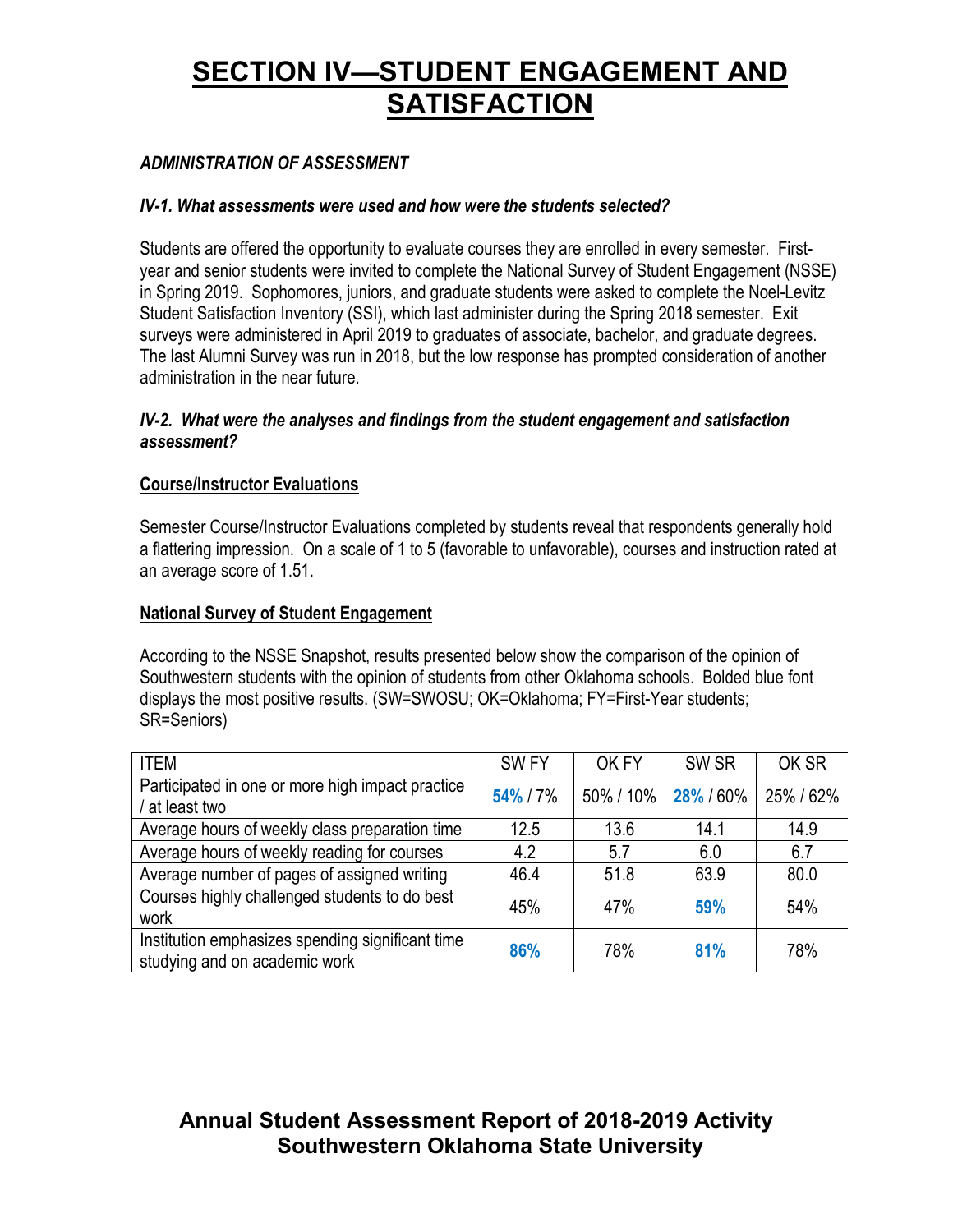Five questions on which Southwestern first-year students scored the highest relative to students from other Oklahoma schools:

- Quality of interactions with other administrative staff and offices
- Quality of interactions with student services staff
- Institution emphasis on providing support for your overall well-being
- Institution emphasis on using learning support services
- Reviewed your notes after class

Five questions on which our first-year students scored the lowest, relative to students from other Oklahoma schools:

- Evaluating a point of view, decision, or information source
- Included diverse perspectives in course discussions or assignments
- Connected your learning to societal problems or issues
- Assigned more than 50 pages of writing
- Institution emphasis on attending events that address important social/economic/political issues

Five questions on which Southwestern senior students scored the highest relative to students from other Oklahoma schools:

- About how many courses have included a community-based project (service-learning)
- Quality of interactions with other administrative staff and offices
- Quality of interactions with academic advisors
- Talked about career plans with a faculty member
- Institution emphasis on using learning support services

Five questions on which our senior students scored the lowest, relative to students from other Oklahoma schools:

- Prepared for exams by discussing or working through course material w/other students
- Participated in a study abroad program
- Explained course material to one or more students
- Combined ideas from different courses when completing assignments
- Completed a culminating senior experience

### **Perceived Gains Among Seniors**

Students reported how much their experience at our institution contributed to their knowledge, skills, and personal development in ten areas (percentage of seniors responding "Very Much" or "Quite a bit"):

- 1. Thinking critically and analytically (81%)
- 2. Working effectively with others (75%)
- 3. Writing clearly and effectively (71%)
- 4. Acquiring job- or work-related knowledge and skills (71%)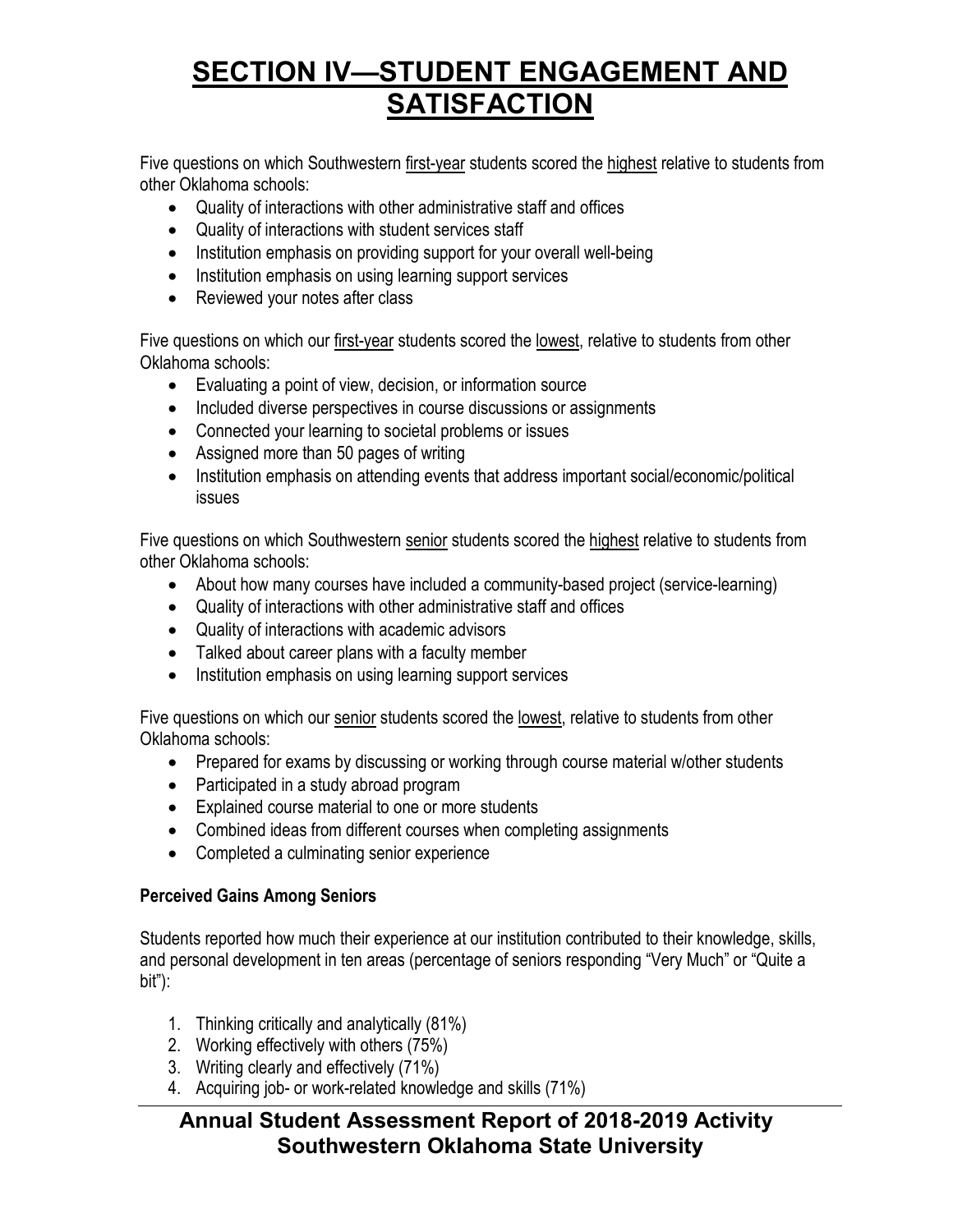- 5. Solving complex real-world problems (67%)
- 6. Developing or clarifying a personal code of values and ethics (66%)
- 7. Speaking clearly and effectively (65%)
- 8. Understanding people of other backgrounds (65%)
- 9. Analyzing numerical and statistical information (65%)
- 10. Being an informed and active citizen (60%)

### **Satisfaction with SWOSU**

| <b>ITEM</b>                                                       | <b>SWFY</b> | OK FY | <b>SW SR</b> | <b>OK SR</b> |
|-------------------------------------------------------------------|-------------|-------|--------------|--------------|
| Overall experience as "Excellent" or "Good"                       | 91%         | 86%   | 93%          | 86%          |
| Would "Definitely" or "Probably" attend this<br>institution again | 88%         | 85%   | 91%          | 84%          |

### **Student Satisfaction Inventory**

Students were given the opportunity to rate the importance of and satisfaction with various aspects of college on the Noel-Levitz SSI. Choices for rating importance were *7 Very Important, 6 Important, 5 Somewhat Important, 4 Neutral, 3 Somewhat Unimportant, 2 Not Very Important,* **and** *1 Not Important At All*. Satisfaction response choices were *7 Very Satisfied, 6 Satisfied, 5 Somewhat Satisfied, 4 Neutral, 3 Somewhat Dissatisfied, 2 Dissatisfied,* **and 1** *Very Dissatisfied*. Southwestern results of the SSI have been compared nationally through Noel-Levitz. Data reveals the following points of interest:

- 1. All but two satisfaction scores of SWOSU students were higher than the national average.
- 2. The highest satisfaction scores of SWOSU students (all of which are higher than the national average) apply to the following items:
	- ♦ 80. I want to continue to attend SWOSU and graduate from SWOSU. (6.49, up from 6.48 last time)
	- $\bullet$  51. This institution has a good reputation within the community. (6.47, up from 6.29 last time)
	- ♦ 33. My academic advisor is knowledgeable about requirements in my major. (6.42, up from 6.29 last time)
	- $\bullet$  68. Nearly all of the faculty are knowledgeable in their field. (6.32, up from 6.22 last time)
	- $\bullet$  7. The campus is safe and secure for all students. (6.31, up from 6.24 last time)
	- ♦ 36. Security staff respond quickly in emergencies. (6.28, up from 5.99 last time)
	- $\bullet$  55. Major requirements are clear and reasonable. (6.28, up from 6.13 last time)
	- ♦ 72. On the whole, the campus is well-maintained. (6.26, up from 6.13 last time)
	- $\bullet$  39. I am able to experience intellectual growth here. (6.24, up from 6.14 last time)
	- $\triangleleft$  45. Students are made to feel welcome on this campus. (6.21, up from 6.01 last time)
	- $\bullet$  89. Institution's commitment to students with disabilities. (6.20, up from 6.11 last time)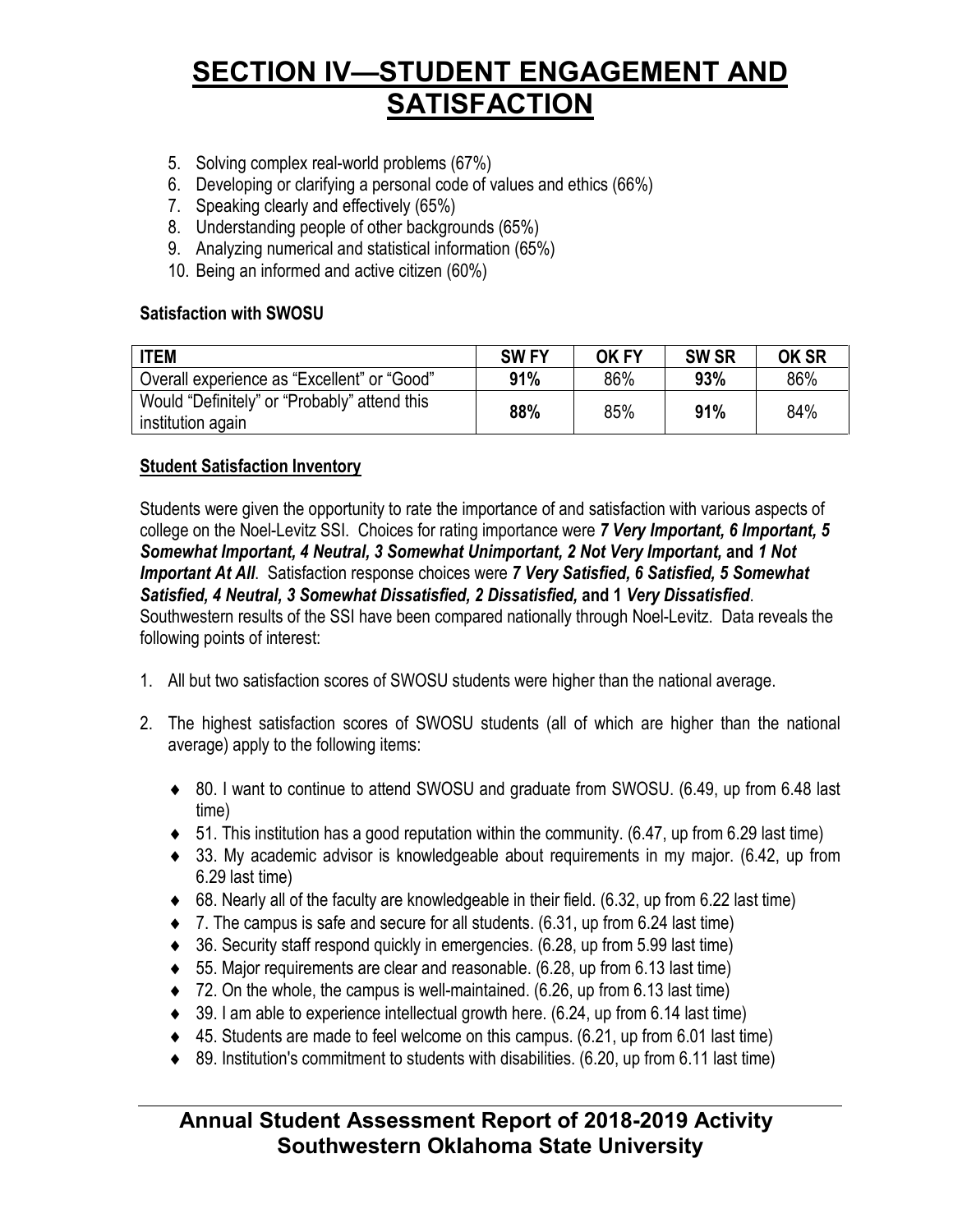- 3. For item 23. Living conditions in the residence halls are comfortable (adequate space, lighting, heat, air, etc.), the satisfaction of SWOSU students was a little lower than the national average (4.61 and 4.82, respectively).
- 4. On item 54. Bookstore staff are helpful, the satisfaction of SWOSU students (5.49) was a little lower than the national average (5.53).

### **Exit Surveys**

Toward the end of the Spring 2019 semester, Southwestern administered exit surveys to 2019 graduates of Associate's, Bachelor's, and Master's degrees.

### **Graduates of Associate's Degrees**

Sixty-four graduates responded, and on scales of 1 to 5 (Extremely Satisfied to Extremely Dissatisfied), questions relating to departmental engagement earned a mean score of 1.65 compared to last year's 1.81. Questions regarding career preparedness scored a 1.56 again (1 equaling Very Confident and 5 equaling Not At All Confident). Faculty Interaction was viewed with scores of 1.88 and 1.57, two more improvements over last year. (The first scale of 1 to 5 with 1 representing Very Frequently to 5 being Communication Was Not Ongoing; the second scale of 1 to 3 with 1 representing Happens Frequently, 2 Happened Once, and 3 Has Never Happened.)

### **Ninety-seven percent responded that they were provided a high quality education at SWOSU and 95% would attend SWOSU if they had it to do over again.**

### **Graduates of Bachelor's Degrees**

Three hundred forty-eight graduates responded, and departmental engagement was viewed with the following scores:

1.59 (1 to 5, Strongly Agree to Strongly Disagree); last year's score was 1.51.

1.21 (1=Agree, 2=Neutral, 3=Disagree); last year's score was 1.18.

1.54 (1 to 4, Extremely Satisfied to Extremely Dissatisfied); last year's score was 1.46. Questions regarding career preparedness scored a 1.56 (1 equaling Very Confident and 5 equaling Not At All Confident); last year's score was 1.50. Faculty Interaction was viewed with scores of 1.89 and 1.67 (One scale with 1 representing Very Frequently and 5 being Communication Was Not Ongoing; one scale with 1 representing Happens Frequently and 3 being Has Never Happened); last year's scores were 1.85 and 1.65 respectively. A few self-rating questions resulted in the following scores that range from 1 to 4 (Highest 10% to Below Average):

- 1.88 Critical Thinking; 1.84 last year
- 2.30 Mathematical Ability; 2.28 last year
- 2.12 Writing Ability; 2.10 last year
- 2.01 Overall Academic Ability; 1.95 last year
- 2.17 Self-Confidence; 2.09 last year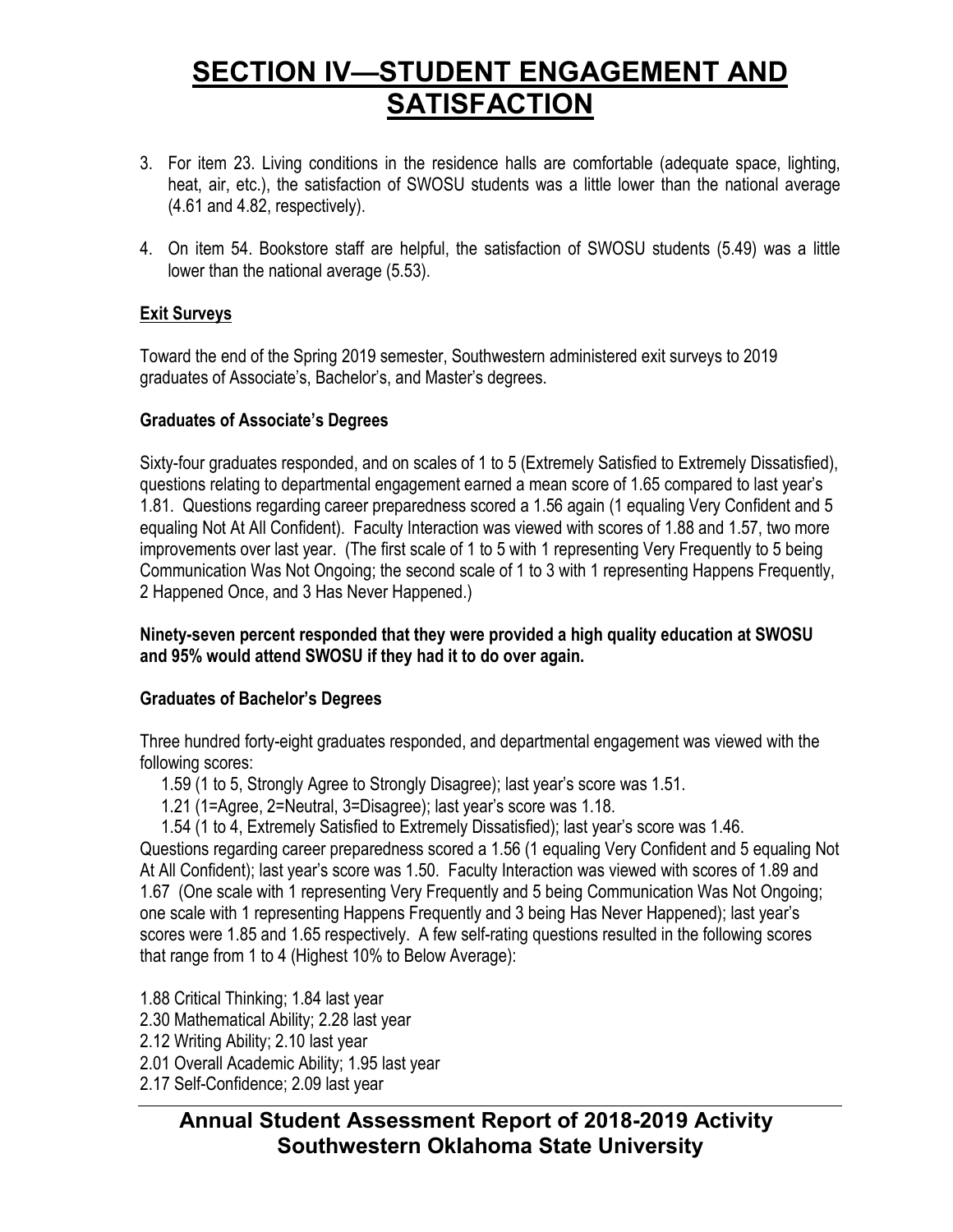**Ninety-seven percent responded that they were provided a high quality education at SWOSU and 92% would attend SWOSU if they had it to do over again.**

### **Graduates of Master's Degrees**

One hundred twenty graduates responded, and departmental engagement was viewed with the following scores:

1.44 (1 to 5, Strongly Agree to Strongly Disagree); last year's score was 1.45.

1.18 (1=Agree, 2=Neutral, 3=Disagree) ; last year's score was 1.19.

1.47 (1 to 5, Extremely Satisfied to Extremely Dissatisfied); last year's score was 1.40.

Questions regarding career preparedness scored a 1.35 (1 equaling Very Confident and 5 equaling Not At All Confident) ; last year's score was 1.38. Faculty Interaction was viewed with scores of 1.93 and 2.25 (One scale with 1 representing Very Frequently and 5 being Communication Was Not Ongoing; one scale with 1 representing Happens Frequently and 3 being Has Never Happened) ; last year's scores were 1.86 and 1.67 respectively. A few self-rating questions resulted in the following scores that range from 1 to 4 (Highest 10% to Below Average):

1.84 Critical Thinking; 1.88 last year 2.44 Mathematical Ability; 2.51 last year 2.04 Writing Ability; 2.08 last year 1.90 Overall Academic Ability; 1.93 last year

2.06 Self-Confidence; 2.10 last year

### **Ninety-eight percent responded that they were provided a high quality education at SWOSU and 95% would attend SWOSU if they had it to do over again.**

### **Alumni Survey**

With efforts to administer the 2018 Alumni Survey online, Assessment was provided with only 168 useable email addresses for contact purposes. Southwestern expects to improve in the future. Twenty-four graduates responded. While this feedback be taken seriously, we should also keep in mind that this is actually only about .6% of the entire group of graduates between 2013 and 2018; opinions should not be taken too generally.

Close to Ninety-two percent of the respondents indicate that they use the knowledge and skills gained in their area of study; seventy-one percent are employed in the area they studied at Southwestern. Generally, respondents feel their investment in their degree(s) at Southwestern was worthwhile (87 percent) and that the quality of overall education received was high or fairly high, especially in the area of their major (87 percent).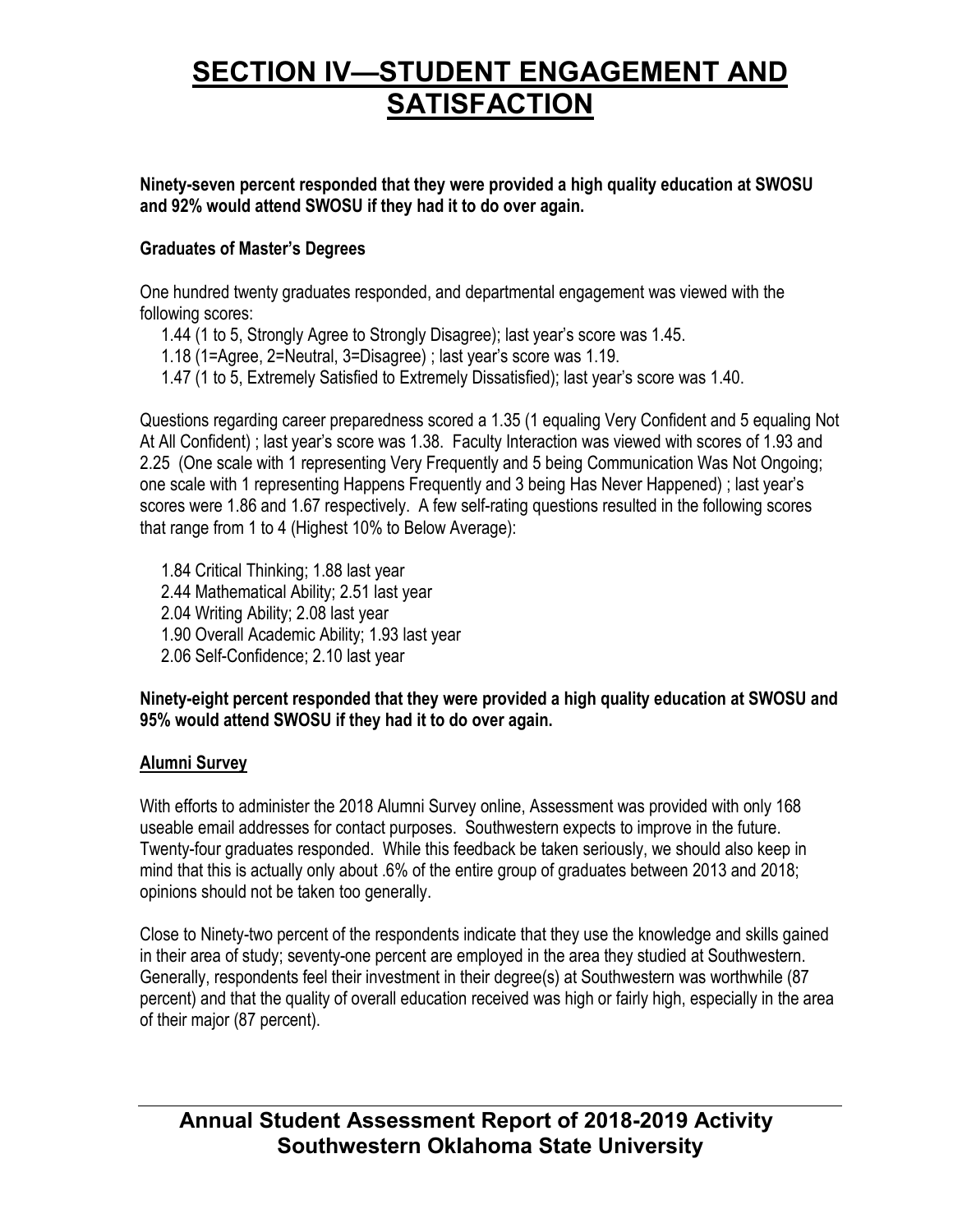### *IV-3. What changes occurred or are planned in response to the student engagement and satisfaction assessment?*

Southwestern has recently established a strategy for reviewing student engagement and satisfaction results with an aim toward continuous improvement. Peer review participants are making recommendations, which include the following:

- 1. Increase student awareness of Career Services.
- 2. Provide services to alumni to help them advance in their careers/employment.
- 3. Encourage graduates to maintain contact with professors/advisors.
- 4. Expand GA advisors (offered through Office of Retention Management) to do schedule building for students' enrollment. This will allow faculty advisors to focus on discussing career and employment with students.
- 5. Create advising center(s) to free faculty advisor's time to provide career/employment guidance to students.
- 6. Add a question to the Alumni Survey to determine in what areas SWOSU could offer continuing education.
- 7. Continue with plans to administer the Alumni Survey more frequently and to obtain reliable email addresses.
- 8. Provide alumni with perpetual SWOSU email address.
- 9. Collaborate with JED Campus Team members to prioritize and delegate SWOSU Counseling Services JED Strategic Plan objective items to stakeholders across the campus.
- 10. Continue to monitor monthly and yearly stats (as found in Clery reports) and find ways to reduce crime, increase officer presence, and increase community sense of safety.